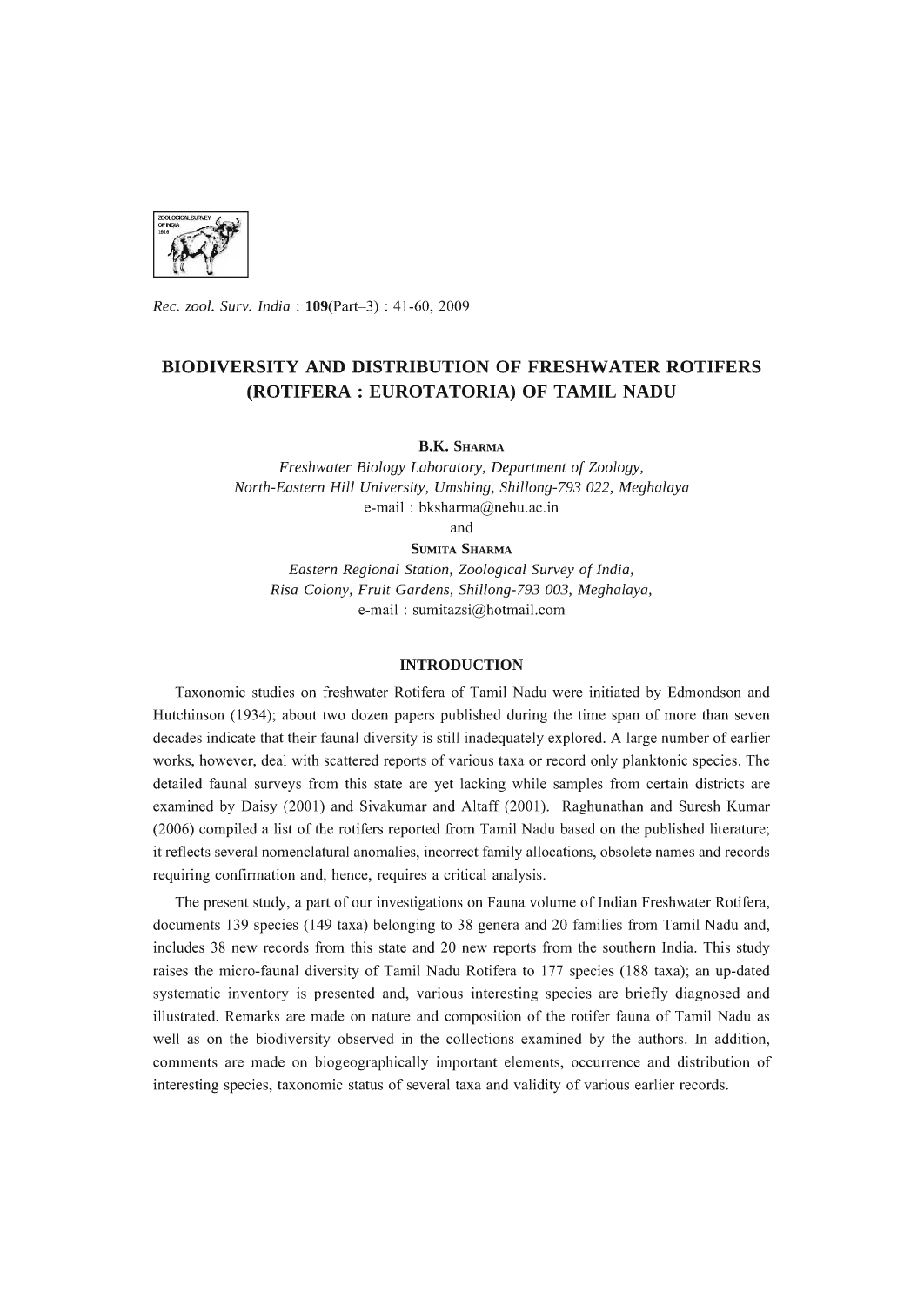## **MATERIALS AND METHODS**

A total of 248 plankton samples collected from the following localities, spread over nine districts, of Tamil Nadu (Fig. 1, A-B) were examined in the present study:

# **Northern Tamil Nadu**

Tiruvallur (l30 *09/ N;* 79° *57/ E)*  Chennai (l3°04/ N; 80° 17*<sup>1</sup>*E) Vellore (12° *55/ N;* 79° *<sup>11</sup> /E),*  Kanchipuram (12° 50/*N;* 79° 45/*E)*  Tiruvannamalai (12° 15/ N; 79° 07/ E) Dharamapuri(12° *08/ N;* 78° l3/ E) Salem (11<sup>°</sup> 39' N; 78<sup>°</sup> 12' E)

# **Southern Tamil Nadu**

Madurai (9° *58/ N* 78° *10/ E)*  Virudunagar (9° *35/N;* 77° *57/E)*  Tuticorin (8<sup>0</sup> 48<sup>*/N*</sup>; 78<sup>0</sup> 11<sup>*/E*</sup>)

The qualitative plankton samples were collected, on several occasions during 2005-2007, from various aquatic biotopes of the stated localities and their environs by nylobolt plankton net (No. 25) and were preserved in 5% formalin. Individual collections were screened with a Wild stereoscopic binocular microscope for isolation of different taxa. Permanent mounts of various species were prepared in Polyvinyl alcohol-Iectophenol mixture. Illustrations of different taxa were drawn with a Leitz-Dialux phase contrast stereoscopic microscope using a drawing-tube attachment. All the measurements were given in micrometers  $(\mu m)$ .

Rotifera species are identified following the works of Kutikova (1970), Koste (1978), Koste and Shiel (1987, 1989, 1990, 1991), Shiel and Koste (1992, 1993), Segers (1995), De Smet (1997), Sharma (1983, 1987, 1998b), Sharma and Sharma (1997, 1999, 2000), Nogrady and Pourriot (1995) and Nogrady and Segers (2002). The system of Rotifera classification followed in this account is after Segers (2002) and the remarks on their biogeography are made following Segers (2007). The percentage similarities between the rotifer communities are calculated by Sorenson's index. All the collections and reference materials are deposited in the holdings of the senior author (BKS) at Department of Zoology, North-Eastern Hill University, Shillong.

### **SYSTEMATIC ACCOUNT**

One hundred seventy-seven species (188 taxa) of Rotifera, belonging to 56 genera and 25 families are recorded presently from Tamil Nadu. Of these, 139 species (149 taxa), spread over 38 genera and 20 families, are observed in the collections examined by the authors. A detailed systematic list of the recorded taxa is presented in Table 1 and their family-wise break-up is indicated in Table 2.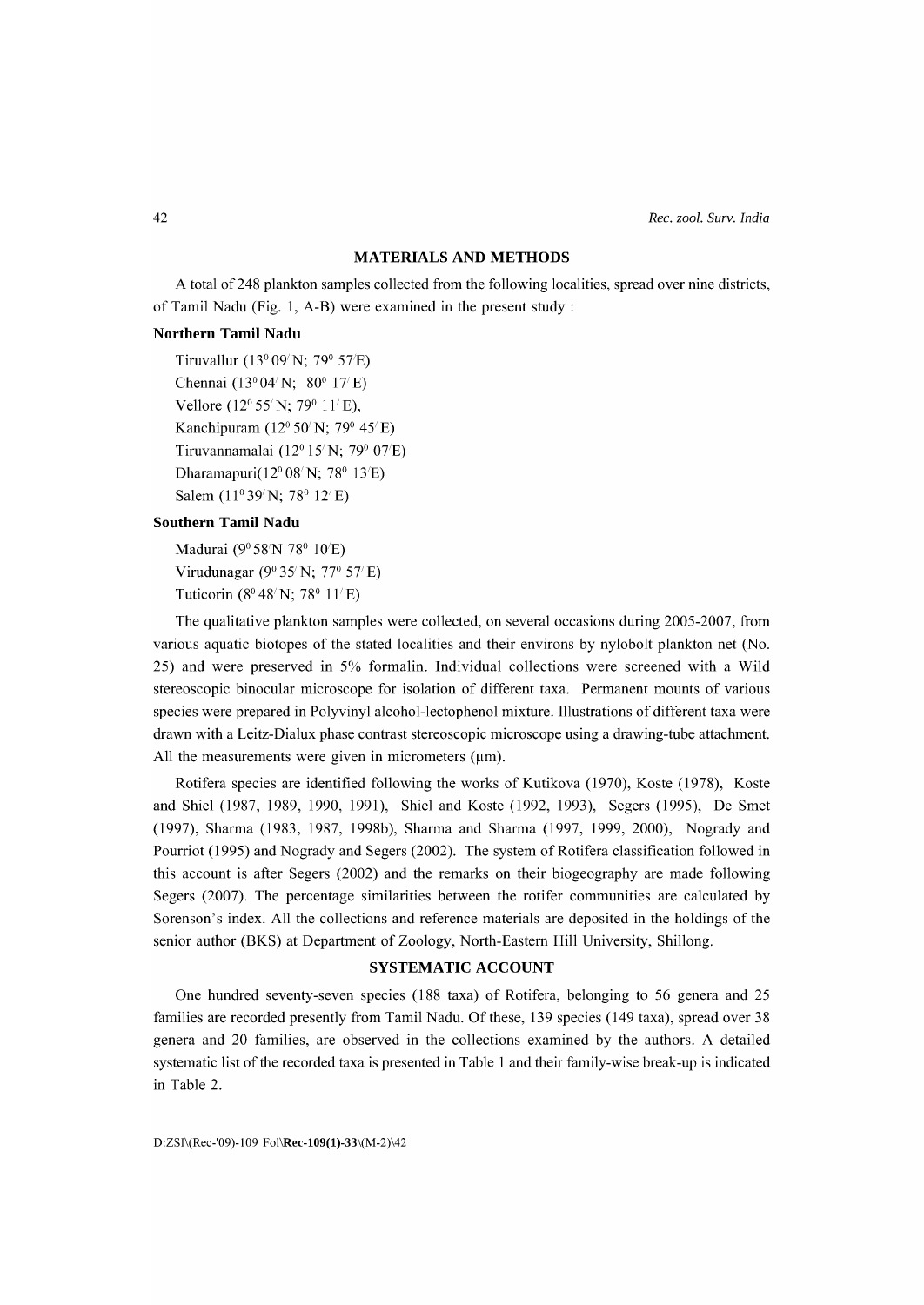

Fig. 1 : A (inset) : Map of India indicating location of Tamil Nadu; Fig. 1, B : Map of Tamil Nadu indicating sampled localities.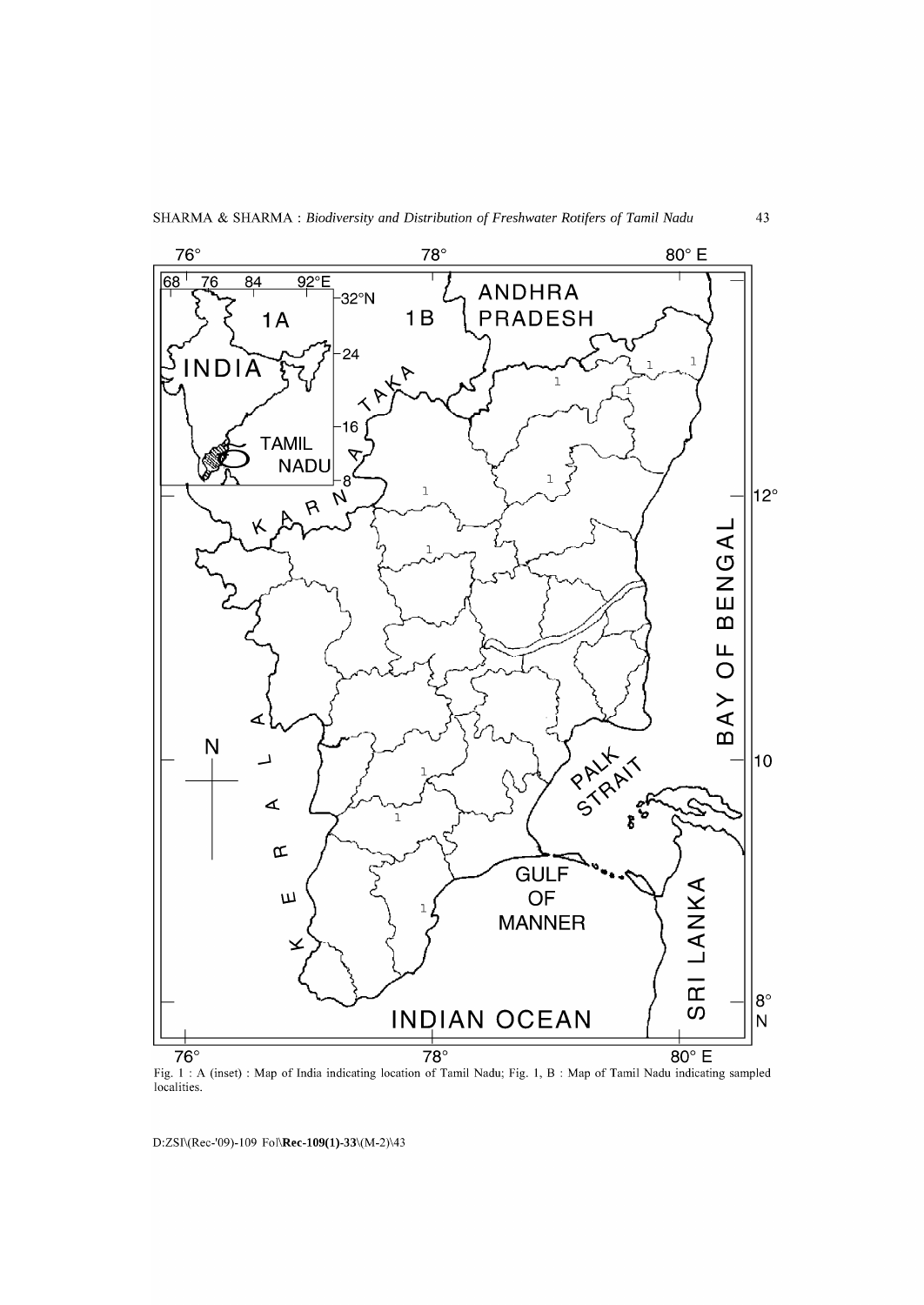| Sr. No.                 | Families               | Total taxa reported       |                         | Taxa examined in our    |                |  |  |  |
|-------------------------|------------------------|---------------------------|-------------------------|-------------------------|----------------|--|--|--|
|                         |                        | (present study)           |                         | collections             |                |  |  |  |
|                         |                        | Species                   | Genera                  | Species                 | Genera         |  |  |  |
| $\mathbf{1}$            | <b>Brachionidae</b>    | 31                        | $6\phantom{1}$          | 27                      | 5              |  |  |  |
| $\overline{2}$          | Epiphanidae            | $\overline{4}$            | $\mathbf{1}$            | $\mathbf{1}$            | $\mathbf{1}$   |  |  |  |
| 3                       | Euchlanidae            | 9                         | 5                       | 5                       | 3              |  |  |  |
| $\overline{\mathbf{4}}$ | Mytilinidae            | 3                         | $\overline{c}$          | 3                       | $\overline{2}$ |  |  |  |
| 5                       | Trichotriidae          | 5                         | 3                       | $\overline{\mathbf{4}}$ | $\overline{c}$ |  |  |  |
| 6                       | Lepadellidae           | 19                        | 3                       | 19                      | 3              |  |  |  |
| $\overline{7}$          | Lecanidae              | 40                        | $\mathbf{1}$            | 36                      | $\mathbf{1}$   |  |  |  |
| 8                       | Proalidae              | $\blacksquare$            | $\mathbf{1}$            | $\mathbf 0$             | $\mathbf 0$    |  |  |  |
| 9                       | Notommatidae           | 9                         | 5                       | 5                       | 3              |  |  |  |
| 10                      | Scaridiidae            | $\mathbf{1}$              | $\mathbf{1}$            | $\mathbf{1}$            | $\mathbf{1}$   |  |  |  |
| 11                      | Gastropodidae          | $\overline{c}$            | $\overline{c}$          | $\mathbf{1}$            | $\mathbf{1}$   |  |  |  |
| 12                      | Trichocercidae         | 12                        | $\mathbf{1}$            | 12                      | $\mathbf{1}$   |  |  |  |
| 13                      | Asplanchnidae          | $\overline{5}$            | $\overline{2}$          | $\overline{c}$          | $\mathbf{1}$   |  |  |  |
| 14                      | Synchaetidae           | 5                         | $\overline{\mathbf{4}}$ | 3                       | $\overline{c}$ |  |  |  |
| 15                      | Dicranophoridae        | 3                         | 3                       | $\mathbf{1}$            | $\mathbf{1}$   |  |  |  |
| Order                   | <b>FLOSCULARIACEAE</b> |                           |                         |                         |                |  |  |  |
| 16                      | Flosculariidae         | $\ensuremath{\mathsf{3}}$ | $\overline{c}$          | 3                       | $\overline{c}$ |  |  |  |
| 17                      | Conochilidae           | $\overline{c}$            | $\mathbf{1}$            | $\overline{c}$          | $\mathbf{1}$   |  |  |  |
| 18                      | Hexarthridae           | $\overline{c}$            | $\mathbf{1}$            | $\mathbf{1}$            | $\mathbf{1}$   |  |  |  |
| 19                      | Trochosphaeridae       | $\overline{7}$            | 3                       | $\overline{7}$          | 3              |  |  |  |
| 20                      | Testudinellidae        | $\overline{4}$            | $\overline{c}$          | $\overline{4}$          | $\overline{c}$ |  |  |  |
| Order                   | COLLOTHECACEAE         |                           |                         |                         |                |  |  |  |
| 21                      | Collothecidae          | $\mathbf{1}$              | $\blacksquare$          | $\pmb{0}$               | $\pmb{0}$      |  |  |  |
| 22                      | Atrochidae             | $\mathbf{1}$              | $\mathbf{1}$            | $\mathbf 0$             | $\mathbf 0$    |  |  |  |
|                         | Bdelloidea<br>Order    |                           |                         |                         |                |  |  |  |
| 23                      | Adinetidae             | 1                         | $\blacksquare$          | $\mathbf 0$             | $\mathbf 0$    |  |  |  |
| 24                      | Habrotrochidae         | $\mathbf{1}$              | $\mathbf{1}$            | $\mathbf 0$             | $\mathbf 0$    |  |  |  |
| 25                      | Philodinidae           | $\,6\,$                   | 3                       | $\overline{2}$          | 1              |  |  |  |
|                         | Total taxa             | 177                       | 56                      | 139                     | 38             |  |  |  |

Table 1 : Systematic list of reported Rotifera taxa

Besides, some taxa with uncertain taxonomic status *(refer* Koste, 1978, Sharma, 1998a, Segers, 2007) reported from Tamil Nadu have been grouped into the following categories: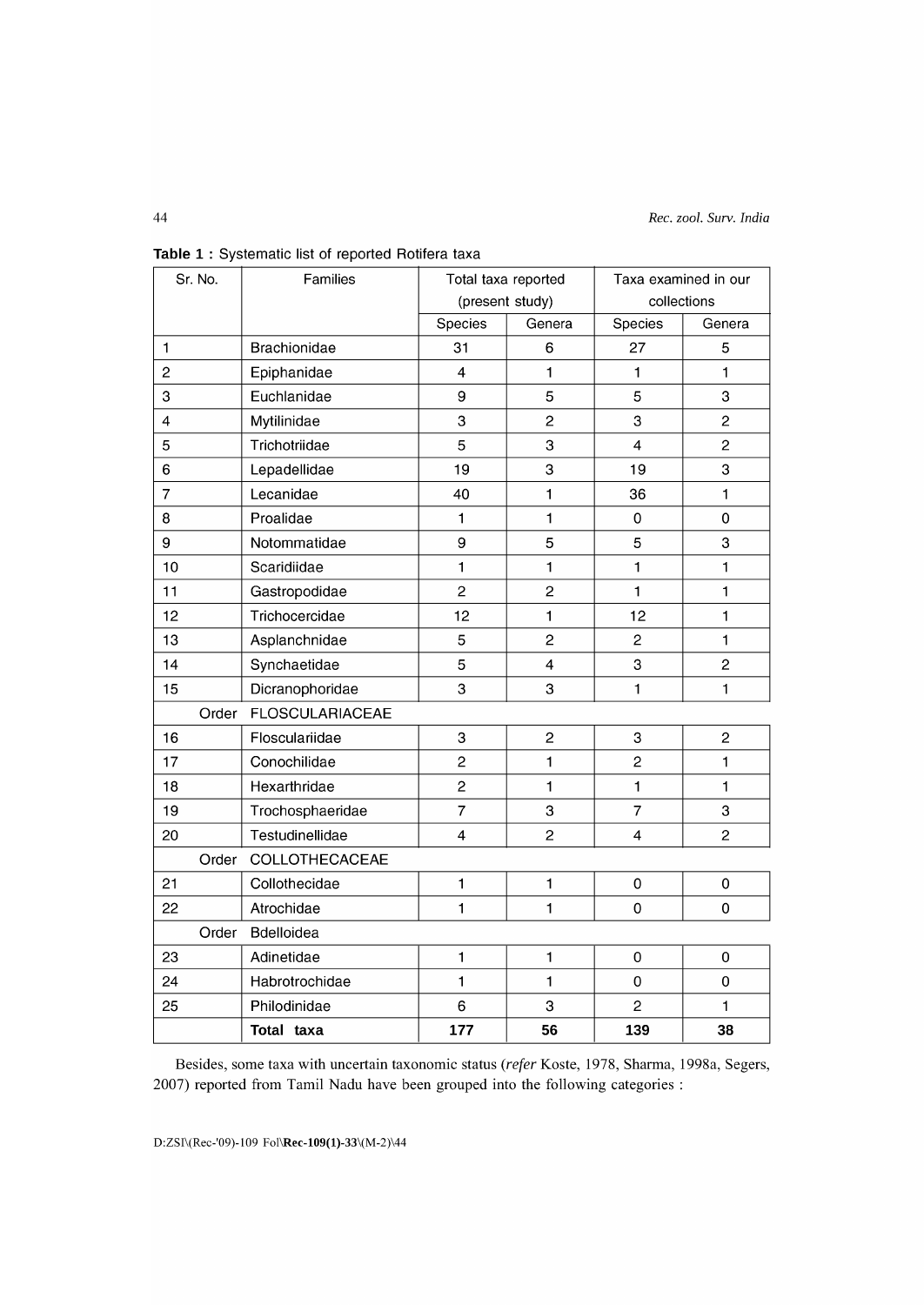# Genera and species *inquirendae Diplois daviesiae* Gosse, 1886 *Pseudoembata acutipoda* Wycliffe & Michael, 1968 Species *inquirendae Conochilus arboreus* Rajendran, 1971 C. *madurai* Michael, 1966

Table 2 : Family-wise break-up of the Rotifer fauna of Tamil Nadu.

| Sr. No.         |                                 | Families            | Total taxa reported<br>(present study) |                         | Taxa examined in our<br>collections |                |  |  |
|-----------------|---------------------------------|---------------------|----------------------------------------|-------------------------|-------------------------------------|----------------|--|--|
|                 |                                 |                     | <b>Species</b>                         | Genera                  | <b>Species</b>                      | Genera         |  |  |
|                 |                                 | Order PLOIMA        |                                        |                         |                                     |                |  |  |
| $\mathbf{1}$    |                                 | <b>Brachionidae</b> | 31                                     | 6                       | 27                                  | 5              |  |  |
| $\overline{2}$  |                                 | Epiphanidae         | $\overline{4}$                         | 1                       | $\blacksquare$                      | $\mathbf{1}$   |  |  |
| 3               |                                 | Euchlanidae         | 9                                      | 5                       | 5                                   | $\overline{3}$ |  |  |
| $\overline{4}$  |                                 | Mytilinidae         | $\overline{3}$                         | $\overline{2}$          | 3                                   | $\overline{2}$ |  |  |
| 5               |                                 | Trichotriidae       | 5                                      | 3                       | 4                                   | $\overline{2}$ |  |  |
| 6               |                                 | Lepadellidae        | $\overline{19}$                        | $\overline{\mathbf{3}}$ | 19                                  | $\overline{3}$ |  |  |
| 7               |                                 | Lecanidae           | 40                                     | $\blacksquare$          | 36                                  | $\mathbf{1}$   |  |  |
| 8               |                                 | Proalidae           | 1                                      | 1                       | $\mathbf 0$                         | $\Omega$       |  |  |
| 9               |                                 | Notommatidae        | 9                                      | 5                       | 5                                   | 3              |  |  |
| 10              |                                 | Scaridiidae         | $\overline{1}$                         | 1                       | $\mathbf{1}$                        | 1              |  |  |
| 11              |                                 | Gastropodidae       | $\overline{2}$                         | $\overline{c}$          | 1                                   | 1              |  |  |
| 12              |                                 | Trichocercidae      | 12                                     | $\overline{1}$          | 12                                  | 1              |  |  |
| $\overline{13}$ |                                 | Asplanchnidae       | $\overline{5}$                         | $\overline{2}$          | $\mathfrak{p}$                      | $\mathbf{1}$   |  |  |
| 14              |                                 | Synchaetidae        | $\overline{5}$                         | $\overline{4}$          | $\overline{3}$                      | $\overline{2}$ |  |  |
| 15              |                                 | Dicranophoridae     | 3                                      | 3                       | 1                                   | $\overline{1}$ |  |  |
|                 | <b>FLOSCULARIACEAE</b><br>Order |                     |                                        |                         |                                     |                |  |  |
| 16              |                                 | Flosculariidae      | 3                                      | $\overline{2}$          | 3                                   | $\overline{2}$ |  |  |
| 17              |                                 | Conochilidae        | $\overline{2}$                         | 1                       | $\overline{2}$                      | 1              |  |  |
| 18              |                                 | Hexarthridae        | $\overline{2}$                         | 1                       | 1                                   | 1              |  |  |
| 19              |                                 | Trochosphaeridae    | $\overline{7}$                         | $\overline{\mathbf{3}}$ | 7                                   | $\overline{3}$ |  |  |
| 20              |                                 | Testudinellidae     | $\overline{\mathcal{L}}$               | $\overline{2}$          | $\overline{4}$                      | $\overline{2}$ |  |  |
|                 | Order                           | COLLOTHECACEAE      |                                        |                         |                                     |                |  |  |
| 21              |                                 | Collothecidae       | 1                                      | 1                       | $\mathbf 0$                         | 0              |  |  |
| 22              |                                 | Atrochidae          | $\mathbf{1}$                           | 1                       | $\mathbf 0$                         | $\Omega$       |  |  |
|                 | Order                           | <b>BDELLOIDEA</b>   |                                        |                         |                                     |                |  |  |
| 23              |                                 | Adinetidae          | $\mathbf{1}$                           | 1                       | $\mathbf 0$                         | 0              |  |  |
| 24              |                                 | Habrotrochidae      | $\blacksquare$                         | 1                       | 0                                   | $\Omega$       |  |  |
| 25              |                                 | Philodinidae        | 6                                      | 3                       | $\overline{2}$                      | 1              |  |  |
|                 |                                 | Total taxa          | 177                                    | 56                      | 139                                 | 38             |  |  |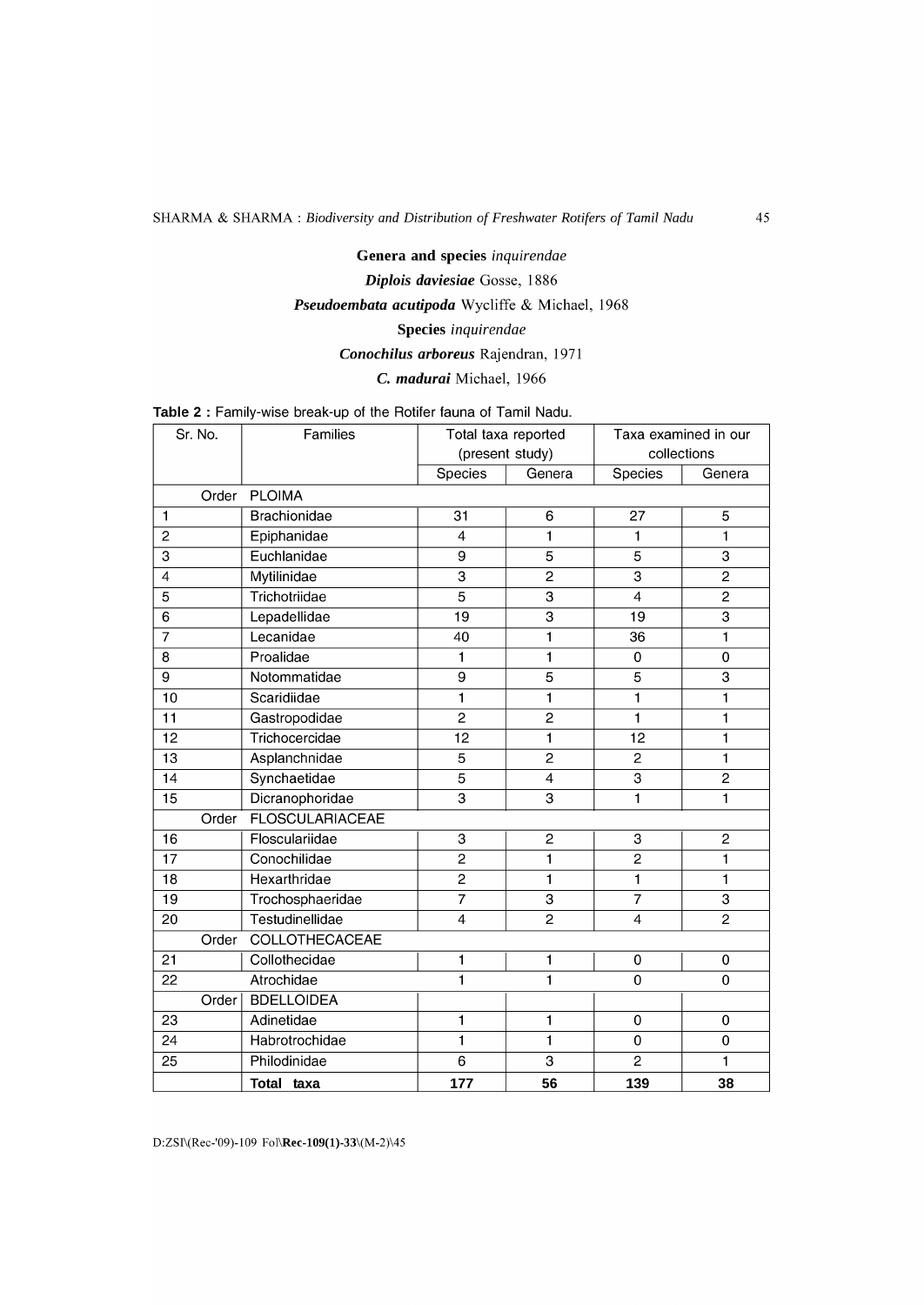#### **TAXONOMIC NOTES**

Various interesting species examined in the present study as well as certain interesting elements reported earlier from Tamil Nadu are briefly commented and illustrated below:

#### Family BRACHIONIDAE

## *Brachionus donneri* Brehm, 1951

*Material examined:* 5 examples, *RlBKS/TN/08-12,* Vandiyur tank, Madurai, 24.05.2006, colI. S. Krishnan; 3 examples, *RlBKS/TN/13-15,* pond close to Kuvum river, near NH-4, Chennai, l2.0l.2007, colI. B.K. Sharma.

*Distribution:* India: Assam, Meghalaya, Tripura, West Bengal and Tamil Nadu.

*Elsewhere:* Oriental region.

# *Brachionus durgae* Dhanapathi, 1974

*Material examined:* 3 examples, *RlBKS/TN/16-18,* wetland located east of Tiruvallur, vicinity ofNH-205, 08.0l.2007, colI. B.K. Sharma.

*Distribution* : India : Andhra Pradesh and Orissa.

*Elsewhere:* African, Neotropical, Oriental and Palearctic regions.

*Remarks:* This species is reported first time from Tamil Nadu.

## *Keratella edmondsoni* Ahlstrom, 1943

*Material examined:* 3 examples, *R/BKS/TN/31-33,* pond in Poondi, Tiruvallur district, 09.0l.2007, colI. B.K. Sharma; 2 examples, *R/BKS/TN/34-35,* wetland located north of Tiruvannamalai towards Turinjapuram, 31.06.2007, coll. A. Rajan.

*Distribution:* India: Assam, Rajasthan and Orissa.

*Elsewhere:* Oriental region.

## *Keratella lenzi* Hauer, 1953

*Material examined:* 4 examples, *RlBKS/TN/36-39,* Vardaraja temple pond, Kanchipuram, l4.0l.2007, colI. B.K. Sharma; 3 examples, *RlBKS/TN/40-42*, wetland located south of Salem towards Mallur, 22.08.2005, colI. A. Vijayan.

*Distribution* : India: Assam, Meghalaya, Tripura, West Bengal, Orissa and Punjab.

*Elsewhere:* Pantropical.

*Remarks* : This species is reported first time from southern India.

### *Platyias leloupi* (Gillard, 1967)

*Material examined:* 2 examples, *RlBKS/TN/50-51,* wetland located north of Vellore towards Katpadi, 07.09.2005, colI. A. Vijayan.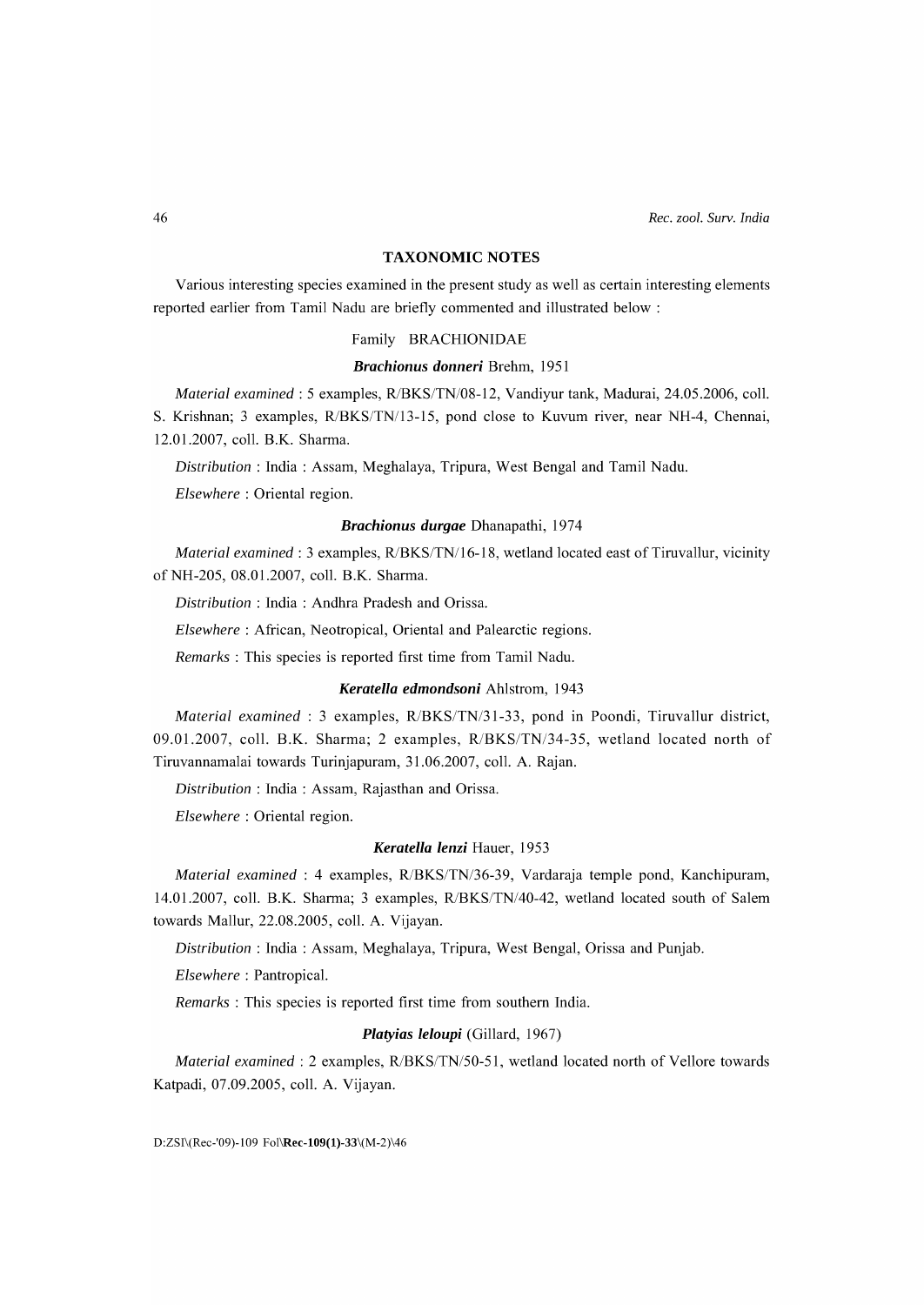*Distribution* : India : Assam and Kerala.

*Elsewhere:* Tropicopolitan.

*Remarks:* This species is reported first time from Tamil Nadu.

#### Family EUCHLANIDAE

# *Pseudoeuchlanis longipedes* Dhanapathi, 1978

*Material examined:* not observed in the examined collections.

*Characters:* Body ovoid, truncate anterior at end and rounded posteriorly. Dorsal plate arched in cross-section, with anterior margin raised in middle into a small arched and non-retractable semicircular plate. Venter membranous, its posterior portion stiffened. Lateral sulci absent. Toes long. Slender, cylindrical, slightly broad at base and with tips curved outwards. Mastax modified malleate type.

*Distribution* : India : Andhra Pradesh.

*Elsewhere* : Endemic to India.

*Remarks:* This species is reported first time from Tamil Nadu.

#### Family MYTILINIDAE

#### *Mytilina acanthophora* Hauer, 1938

*Material examined:* 3 examples, *RlBKS/TN/63-65* , wetland located in Vedantagdal Bird sanctuary, Kanchipuram district, l5.0l.2007, colI. B.K. Sharma; 2 examples, *RlBKS/TN/66-67,*  wetland located near Virudunagar towards Palavanattam, 02.06.2007, colI. N. Murugan.

*Distribution* : India: Assam, West Bengal and Punjab.

*Elsewhere:* Pantropical.

*Remarks* : This species is reported first time from southern India.

#### Family TRICHOTRIIDAE

# *Macrochaetus longipes* (Myers, 1934)

*Material examined* : 3 examples, *RlBKS/TN171-73,* wetland located in Vedantagdal Bird sanctuary, Kanchipuram district, 15.01.2007, coll. B.K. Sharma.

*Distribution* : India : Assam and Meghalaya.

*Elsewhere:* Cosmopolitan.

*Remarks* : This species is reported first time from southern India.

# Family LEPADELLIDAE

# *Lepadella biloba* Hauer, 1958

*Material examined:* 2 examples, *RlBKS/TN/80-81,* wetland located north of Vellore towards Katpadi, 07.09.2005, colI. A. Vijayan; 2 examples, *R/BKS/TN/82-83*, wetland located east of Dharmapuri towards Mukhamur, 02.08.2006, colI. M. George; 3 examples, *RlBKS/TN/84-86,* paddyfield located in outskirt of Kanchipuram, 14.01.2007, coll. B.K. Sharma.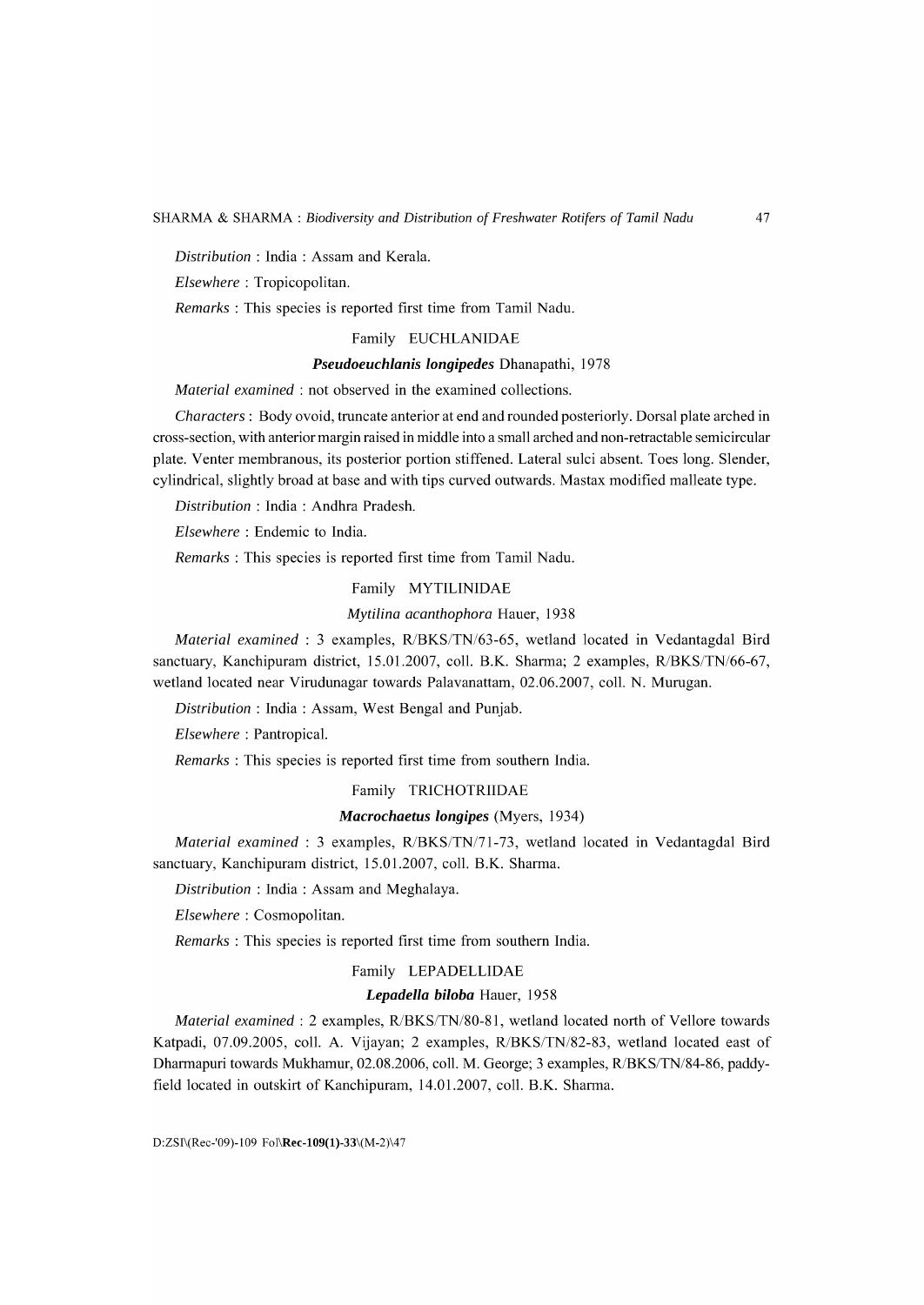*Distribution* : India : Meghalaya.

*Elsewhere:* Cosmopolitan.

*Remarks* : This species is reported first time from southern India.

# *Lepadella dactyliseta* (Stenroos, 1898)

*Material examined* : 3 examples, *RlBKS/TN/94-96,* wetland located south of Salem towards Mallur, 22.08.2005, colI. A. Vijayan.

*Distribution* : India : Assam, Meghalaya and Kerala.

*Elsewhere:* Palaeotropical.

*Remarks:* This species is reported first time from Tamil Nadu.

# *Lepadella eurysterna* Myers, 1942

*Material examined: 2 examples, R/BKS/TN/99-100, wetland located 5 km north of Tuticorin,* 05.09.2005, coll. T. Jayaraman; 3 examples, R/BKS/TN/101-103, wetland located near Virudunagar towards Palavanattam, 02.06.2007, colI. N. Murugan; 2 examples, *RlBKS/TNIl04-105,* paddy field located near Pennathur, Tiruvannamalai district, 31.06.2007, colI. A. Rajan.

*Distribution* : India : Meghalaya and Delhi.

*Elsewhere:* Cosmopolitan.

*Remarks* : This species is reported first time from southern India.

# Family LECANIDAE

#### *Lecane braumi* Koste, 1978

*Material examined:* 3 examples, *RlBKS/TNIl22-125,* wetland located in Maninagaram, Madurai, 25.05.2005, colI. S. Krishnan; 2 examples, *RlBKS/TNIl26-127,* paddy-field located near Ambattur, Virudunagar district, 02.06.2007, colI. N. Murugan.

*Distribution:* India: Assam, Tripura and Tamil Nadu.

*Elsewhere:* Palaeotropical.

# *Lecane eswari* Dhanapathi, 1976

*Material examined:* 3 examples, *RlBKS/TNIl33-135,* wetland located east of Tiruvallur and in the vicinity of NH-205, 08.0l.2007, colI. B.K. Sharma.

*Distribution:* India: Andhra Pradesh and Chandigarh (Union Territory).

*Elsewhere:* Palaeotropical.

*Remarks:* This species is reported first time from Tamil Nadu.

# *Lecane lateralis* Sharma, 1978

*Material examined: 4 examples, R/BKS/TN/141-144, wetland located near Adyar river in the* vicinity of Nandanam, l2.0l.2007, colI. B.K. Sharma; 3 examples, *R/BKS/TNI145-l47,* 

D:ZSI\(Rec-'09)-109 Fol\Rec-109(1)-33\(M-2)\48

48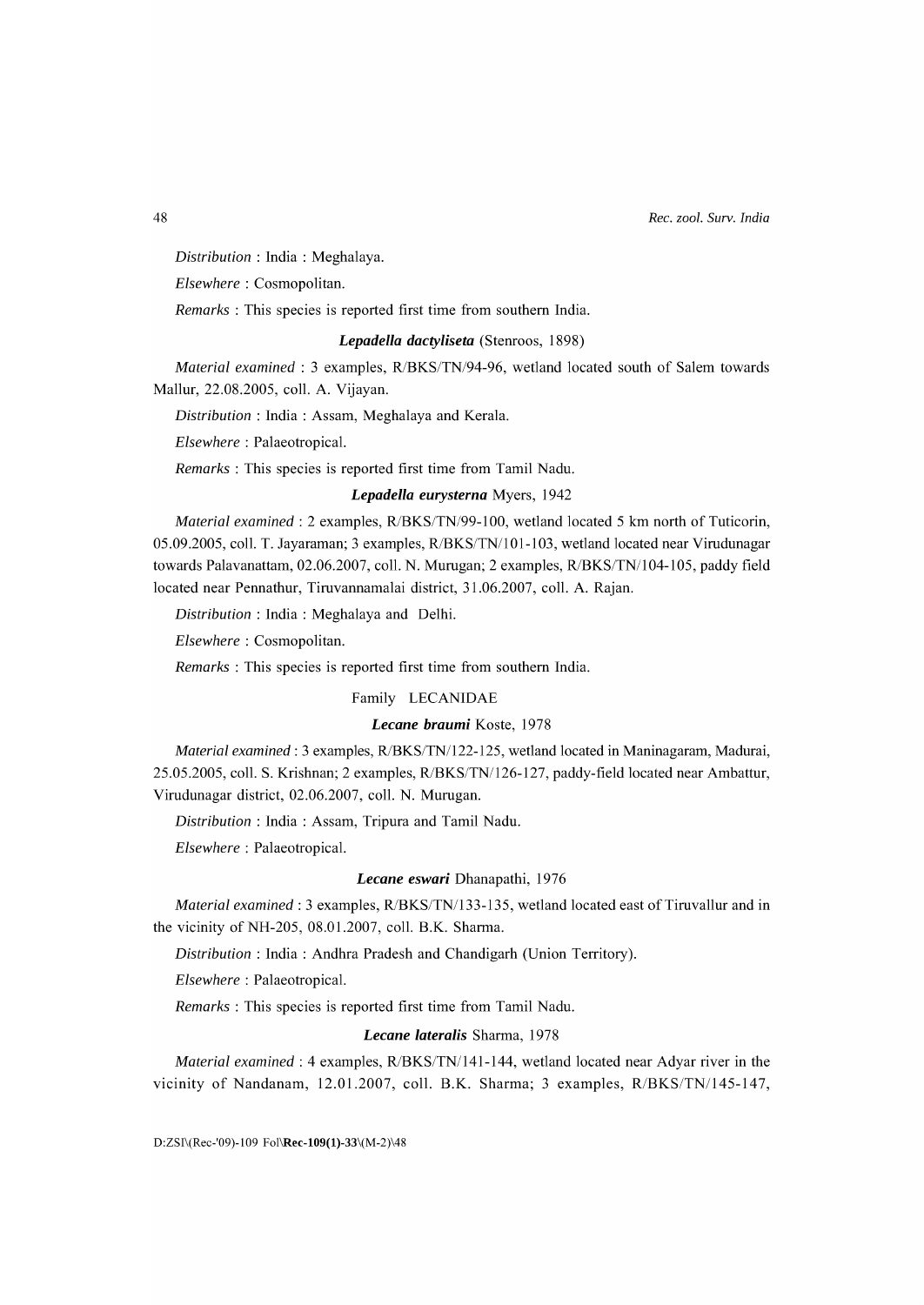Ekambareswarar temple pond, Kanchipuram, l4.0l.2007, colI. B.K. Sharma; 3 examples, *RlBKSTNI*  148-150, wetland located in outskirt of Salem towards Surnamanglam, 22.08.2006, colI. A. Vijayan.

*Distribution* : India : Assam, Meghalaya, Tripura, Orissa and West Bengal.

*Elsewhere:* Palaeotropical.

*Remarks* : This species is reported first time from southern India.

# *Lecane simonneae* Segers, 1993

*Material examined* : 3 examples, *RlBKS/TNI168-170,* wetland located in Vedantagdal Bird sanctuary, Kanchipuram district, 15.01.2007, coll. B.K. Sharma.

*Distribution:* India: Assam, Kerala and Tamil Nadu.

*Elsewhere:* Palaeotropical.

#### *Lecane sola* Hauer, 1936

*Material examined: 4 examples, R/BKS/TN/171-174, wetland located in outskirt of Tuticorin* vicinity ofNH-7A, 05.09.2005, colI. T. Jayaraman; 3 examples, *RlBKS/TNI175-177,* wetland located near Virudunagar towards Palavanattam, 02.06.2007, colI. N. Murugan.

*Distribution:* India: Assam, Tripura and Tamil Nadu.

*Elsewhere:* Tropics and subtropics.

#### *Lecane (Monostyla) acanthinula* (Hauer, 1938)

*Material examined: 3 examples, R/BKS/TN/181-184, wetland located in outskirt of Tuticorin* in the vicinity of NH-7A, 05.09.2005, coll. T. Jayaraman.

*Distribution* : India : Assam, Tripura, Kerala and Orissa.

*Elsewhere:* Oriental region.

*Remarks:* This species is reported first time from Tamil Nadu.

## *Lecane (Monostyla) bulla diabolica* (Hauer, 1936)

*Material examined:* not observed in the examined collections.

*Characters* : Lorica smooth, egg-shaped, without clear distinction between dorsal and ventral plates and with dorsal plate with a pair of characteristic anteriorly directed spines. Toe long, parallelsided; claw relatively long.

*Distribution:* India: Tamil Nadu.

*Elsewhere* : Endemic to India.

#### Family GASTROPODIDAE

# *Ascomorpha ecaudis* (Perty, 1850)

*Material examined:* 3 examples, *RlBKS/TN1221-223,* Kunnathur tank, Madurai, 24.05.2006, colI. S. Krishnan.

*Distribution* : India : Kashmir and Manipur.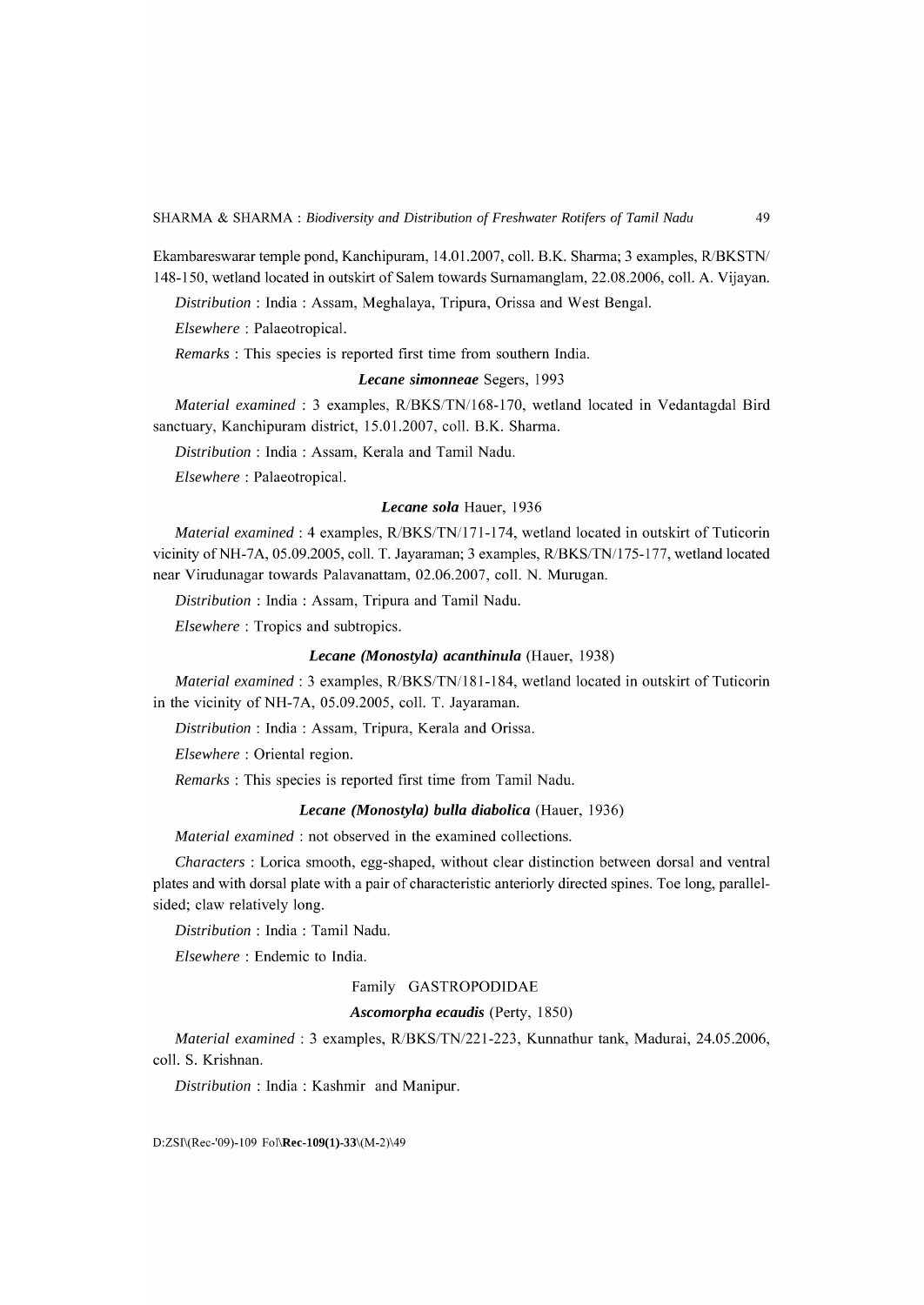*Elsewhere:* Cosmopolitan.

*Remarks* : This species is reported first time from southern India.

# Family TRICHOCERCIDAE

# *Trichocerca bicristata* (Gosse, 1887)

*Material examined:* 4 examples, *RlBKS/TN1227-231,* wetland located in Pudapet, Chennai, 12.01.2007, colI. B.K. Sharma.

*Distribution* : India : Assam, Bihar and Orissa.

*Elsewhere:* Cosmopolitan.

*Remarks* : This species is reported first time from southern India.

#### *Trichocerca iernis* (Gosse, 1887)

*Material examined: 3 examples, R/BKS/TN/236-238, paddy-field located in outskirt of Vellore,* 07.09.2005, colI. A. Vijayan.

*Distribution* : India : Assam and Kashmir.

*Elsewhere:* Cosmopolitan.

*Remarks* : This species is reported first time from southern India.

#### *Trichocerca kostei* Segers, 1993

*Material examined:* 3 examples, *RlBKS/TN/239-241* , paddy field located near Poondi, Tiruvallur district, 18.07.2005, colI. A. Rajan.

*Distribution* : India : Assam and Kerala.

*Elsewhere:* Palaeotropical.

*Remarks:* This species is reported first time from Tamil Nadu.

# *Trichocerca similis grandis* Hauer, 1965

*Material examined: 3 examples,*  $R/BKS/TN/250-252$ *, wetland located north of Vellore towards* Katpadi, 07.09.2005, colI. A. Vijayan; 4 examples, *R/BKS/TN/253-256,* Vandiyur tank, Madurai, 24.05.2006, colI. S. Krishnan; 4 examples, *R/BKS/TN/257-260,* wetland located in Vedantagdal Bird sanctuary, Kanchipuram district, 15.01.2007, colI. B.K. Sharma.

*Distribution* : India : Assam.

*Elsewhere:* African, Australian and Neotropical regions.

*Remarks* : This species is reported first time from southern India.

Family ASPLANCHNIDAE

#### *Asplanchnopus bhimavaramensis* Dhanapathi, 1971

*Material examined:* not observed in the examined collections.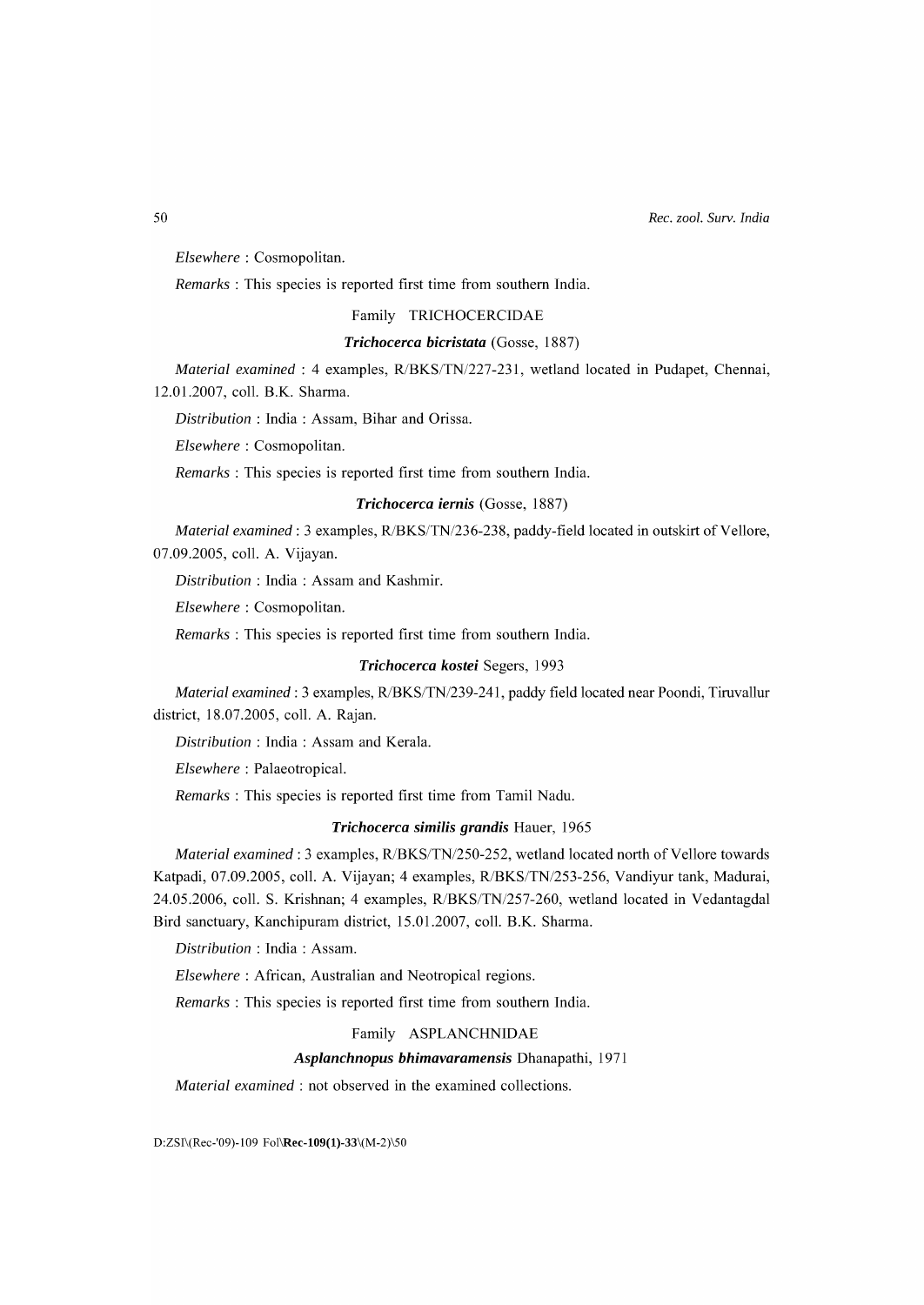*Characters:* Body transparent, thin, sacciform; head separated from body. Corona as a circumapical band of cilia. Retro-cerebral sac with a prominent eye. Mastax incudate, with short fulcrum, ramus without teeth on inner side, uncus reduced and attached to delicate trifid manubria. Vitellarium horse-shoe shaped. Flame cells 16-18. Gastric glands round. Foot glands long and club shaped. Foot two jointed; basal segment stout and terminal segment long and wrinkled. Toes broad at base and gradually tapering to conical tips.

*Distribution* : India : Andhra Pradesh.

*Elsewhere:* Endemic to India.

# Family DICRANOPHORIDAE

# *Dicranophoroides caudatus* (Ehrenberg, 1834)

*Material examined:* 2 examples, *RlBKS/TN/287-288,* paddy field located in outskirt of Tuticorin, 04.09.2005, colI. T. Jayaraman; 2 examples, *R/BKS/TN/289-290,* wetland located west of Tiruvannamalai towards Pennathur (NH-86), 31.06.2007, coll. A. Rajan.

*Distribution* : India : Assam and Andhra Pradesh.

*Elsewhere:* Cosmopolitan.

*Remarks:* This species is reported first time from Tamil Nadu.

Order FLOSCULARIACEAE

Family FLOSCULARIDAE

# *Sinantherina spinosa* (Thorpe, 1893)

*Material examined* : 2 examples, *R/BKS/TN/299-300,* paddy-field located in outskirt of Virudunagar, 0l.06.2007, colI. N. Murugan; 2 examples, *RlBKS/TN/301-302,* wetland located west of Tiruvannamalai towards Pennathur (NH-86), 31.06.2007, coll. A. Rajan.

*Distribution* : India : Assam and Tripura.

*Elsewhere:* Pantropical.

*Remarks* : This species is reported first time from southern India.

# Family TROCHOSPHAERIDAE

#### *Filinia brachiata* (Rousselet, 1901)

*Material examined:* 2 examples, *RlBKS/TN/309-31* 0, Ambattur lake located 15 kms. South of Chennai, coll. A. Rajan, 19.07.2005; 3 examples, *R/BKS/TN/311-313*, Vardaraja temple pond, Kanchipuram, l4.0l.2007, colI. B.K. Sharma.

*Distribution* : India : Assam and Meghalaya.

*Elsewhere:* Cosmopolitan.

*Remarks* : This species is reported first time from southern India.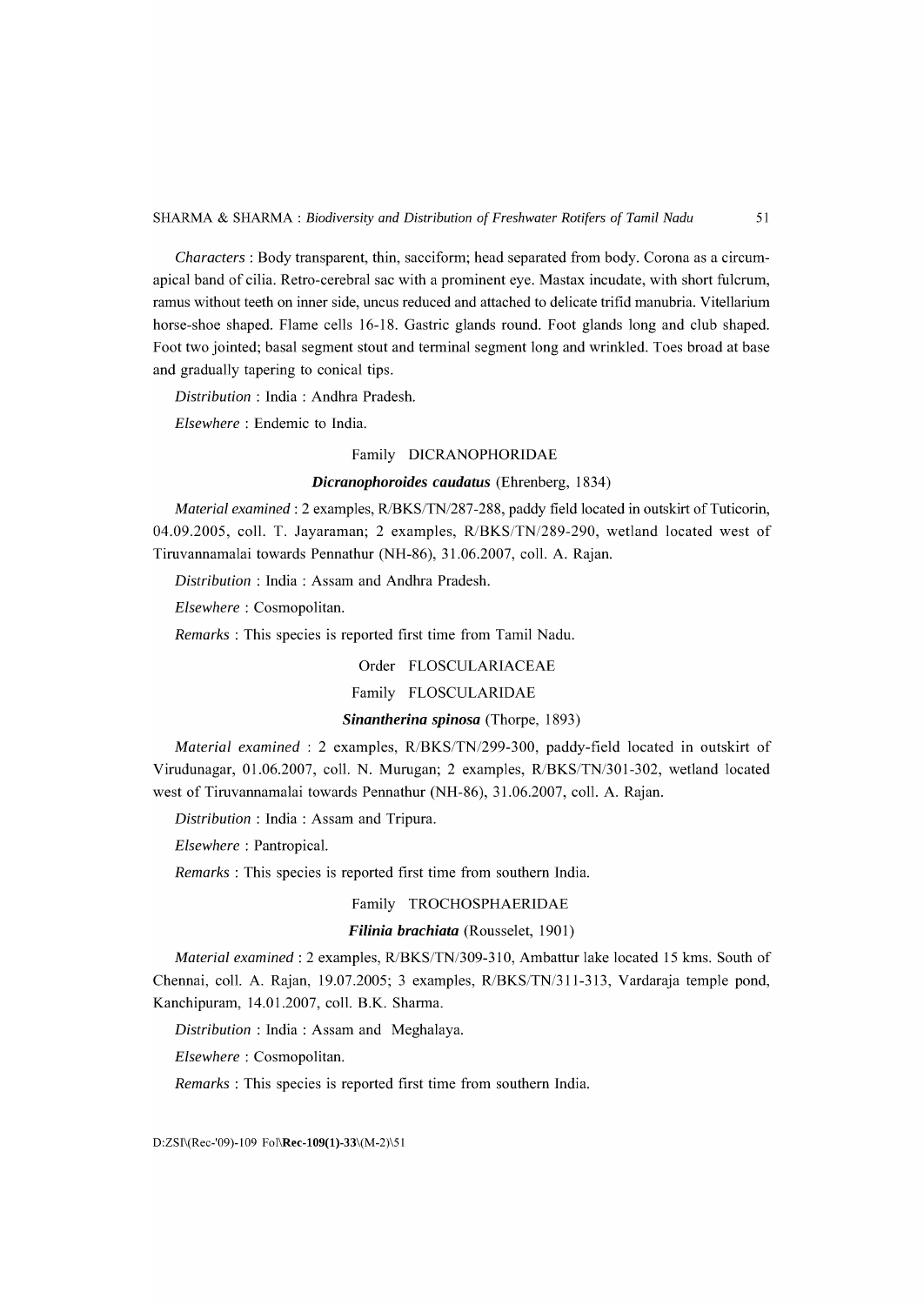#### *Trochosphaera aequatorialis* Semper, 1872

*Material examined:* 3 examples, RlBKS/TN/319-321, pond, Theppakulam, Madurai, 25.05.2006, coll. S. Krishnan; 4 examples, R/BKS/TN/322-325, Velachery lake located 12 kms. South of Chennai, 10.01.2007, colI. B.K. Sharma.

*Distribution* : India : Assam, West Bengal, Tripura and Bihar.

*Elsewhere* : Pantropical.

*Remarks* : This species is reported first time from southern India.

# **DISCUSSION**

Plankton samples examined presently from Tamil Nadu reveal 139 species (149 taxa) of Eurotatoria and, hence, reflect their speciose and diverse taxocoenosis. Besides, our collections exhibit 38 new records from the state and 20 taxa are new records from southern India. The present findings notably raise the faunal diversity of freshwater Rotifera from Tamil Nadu to 177 species (188 taxa) which, in tum, represents the richest biodiversity of the Phylum known till date from any state of India and, is reasonably greater than the highest published report of 148 species from West Bengal (Sharma, 1998b). The overall richness currently documented from Tamil Nadu comprises about 47 % of the Indian Rotifera and it presents a notable increase over 120 species recognized by the authors following a critical review of earlier taxonomic works published from the state. The rotifer fauna of Tamil Nadu as well as species examined by the authors exhibit 53.4% and 55.3% community similarities *(vide* Sorenson's index) respectively with the fauna of Sri Lanka *(vide* Fernando, 1980), thereby, indicating significant divergence in their faunal diversity in spite of the geographical proximity with the island country. On the other hand, the rotifer fauna of Tamil Nadu shows 61.5 % similarity with the fauna of West Bengal *(vide* Sharma, 1998b) and 66.2% similarity with the fauna of Orissa *(vide* Sharma and Sharma, 2005b).

The rotifer fauna of Tamil Nadu is characterized by greater higher diversity. This generalization is endorsed by the fact that out of 67 genera of the Phylum recorded so far from India, 56 genera (83.6%) and all (25) families of Eurotatoria known from this country are represented in Tamil Nadu. The salient features of the rich species, generic and family diversity attach special biodiversity importance to the studied fauna and, reflect greater environmental heterogeneity as well as microhabitat diversity of the aquatic environs of this state. The stated remarks are also endorsed by 139 species (149 taxa) examined by the authors from Tamil Nadu which, in turn, represent 20 families (80%). On the contrary, the relatively lower generic diversity (38 genera, 67.9%) noticed in our collections in general and lack of the representatives of five families namely Proalidae, Atrochidae, Collothecidae, Adinetidae and Habrotrochidae deserves comment and may be attributed to the planktonic and littoral-periphytonic nature of the presently observed collections.

Tamil Nadu Rotifera include seventeen biogeographically interesting elements (9.8%) belonging to the following categories :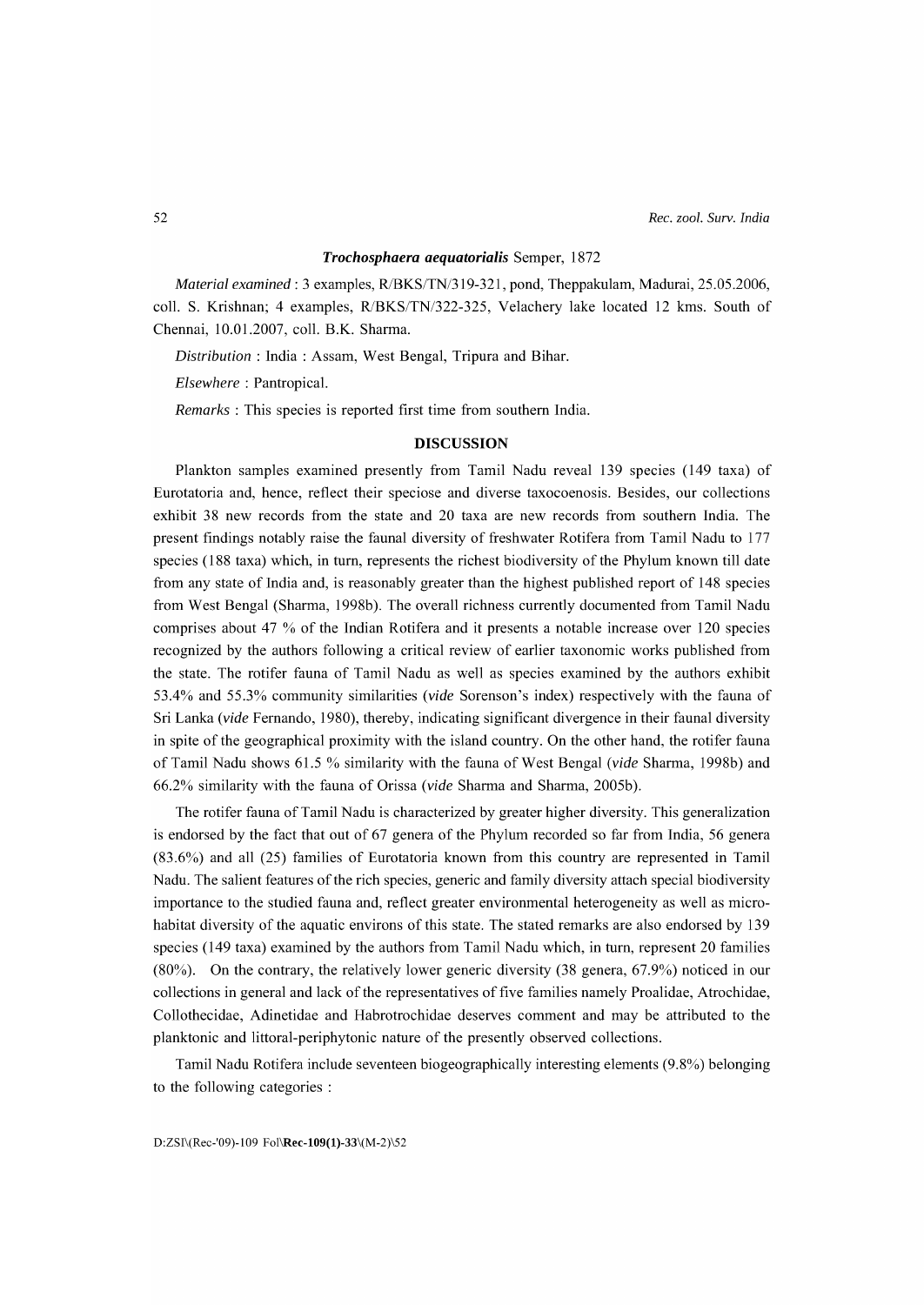- 1. Indian endemics: *Pseudoeuchlanis longipedis, Asplanchnopus bhimavaramensis* and *Lecane bulla diabolica.*
- 2. Oriental endemics: *Brachionus donneri, Keratella edmondsoni* and *Lecane acanthinula.*
- 3. Palaeotropical species: *Lecane braumi, L. eswari, L. latera lis, L. simonneae, L unguitata* and *Encentrum longipes.*
- 4. Nearctic and Palaearctic species: *Brachionus havanaensis, Keratella ticinensis, Lecane depressa, L. elasma* and *Wierzejskiella ricciae.*

Amongst the members of the first category, *Pseudoeuchlanis longipedis* deserves special mention; this endemic Indian genus of the Euchlanidae is represented by only one species described from Andhra Pradesh (Dhanapathi, 1978). Raghunathan and Suresh Kumar (2006) listed its occurrence of *Pseudoeuchlanis* sp. in Tamil Nadu and thus did not indicate any species determination. *Pseudoeuchlanis* was, however, included under the list of invalid Rotifera genera recognized by Segers (2002) while Segers (2007) subsequently considered it to be valid taxon. This rare and interesting euchlanid is not observed in our collections and, hence, its report still requires confirmation but the original description given by Dhanapathi (op cit.) indicates the need for its possible re-examination or re-description. *Asplanchnopus bhimavaramensis,* another interesting Indian endemic, was also described from Andhra Pradesh (Dhanapathi, 1975) and its distributional range is now extended to Tamil Nadu. **In** addition, *Lecane bulla diabolica* was described by Hauer (1936) from Almati reservoir, Chennai as a form of *L. bulla* and is not known so far elsewhere in India. The last two, nevertheless, are valid taxa but are not noticed in our collections.

Referring to the Oriental endemics, *Brachionus donneri* was described by Brehm (1951) based on the material examined from Almati reservoir, Chennai. Sharma and Sharma (2001, 2005a) considered it to be a Pantropical species while Segers (2007) believed it to be an Oriental element though there is single unconfirmed record of this brachionid from Panama canal waters (? introduction). This species is so far known in India from N. E. region (Assam, Meghalaya, Manipur, Tripura), West Bengal and Tamil Nadu. *Keratella edmondsoni,* another interesting Oriental endemic, was described from Tamil Nadu (Ahlstrom, 1943) as K. *quadrata* var. *edmondsoni* and was subsequently treated as a distinct species by Nayar (1965). It is now recorded from Rajasthan, Tamil Nadu, Northeast India and Northeast Thailand. *Lecane acanthinula,* a possible vicariant of *L furcata,* is reported in this country from Assam, Tripura, Kerala and Orissa and its distribution is presently extended to Tamil Nadu. The stated Oriental species are, however, observed in our collections and so far exhibit disjunct occurrence in India.

All palaeotropical species, except *Encentrum longipes* are observed by the authors in the samples from Tamil Nadu. Of these, Lecane *braumi, L. eswari, L. la tera lis, L. simonneae* merit special global biogeographical interest. The first species, an erstwhile endemic to the floodplains of the river Niger (Segers *et al.,* 1993) is subsequently reported from Indonesia and Papua New Guinea.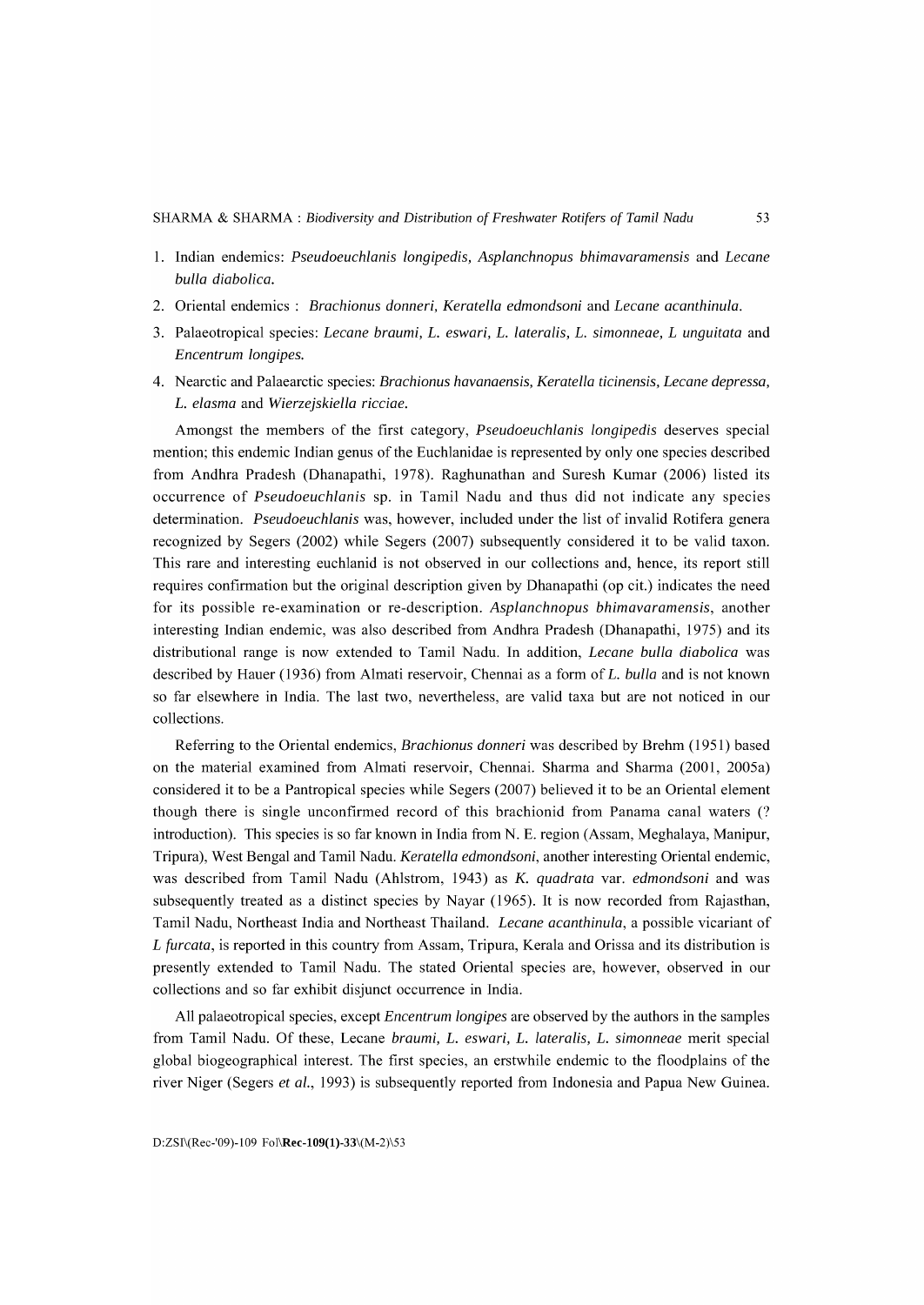This lecanid is characterized by its disjunct distribution in India with reports from Assam, Tripura and Tamil Nadu. *Lecane lateralis,* described by Sharma (1978) from West Bengal as an Indian endemic, is now a widely known palaeotropical species. *L. eswari,* described from Andhra Pradesh (Dhanapathi, 1976), is also recorded from Africa. The present report extends the distributional ranges of *L eswari* and *L. lateralis* to southern India.

A special mention is desired of certain new taxa described from Tamil Nadu namely *Brachionus caudatus aculeatus, Lecane sola, Trichocerca flagellata, T. tropis* (= *T. voluta), T. ruttneri, Pseudoembata acutipoda, Conochilus madurai* and C. *arboreus.* Amongst these, P. *acutipoda* is termed as "genus and species inquirendae" and, C. *madurai* and C. *arboreus* are 'species inquirendae" (refer Segers, 2007). *L. sola* is known from Neotropical and Oriental regions, *T. flagellata* is a tropicopolitan species while the rest are pantropical elements. Besides, *Brachionus durgae,* described from Andhra Pradesh (Dhanapathi, 1971) and recorded from Orissa (Sharma and Sharma, 2005b), is an interesting addition to the rotifer fauna of Tamil Nadu. This is now considered to be a Cosmo(sub)tropical species with reports from African, Neotropical, Oriental and Palaearctic regions.

Thirty-eight species (2l.5%) reported from Tamil Nadu namely *Brachionus leydigii, Keratella lenzi,* K. *ticinensis, Platyias leloupi, Lophocharis oxysternon, Mytilina acanthophora, Macrochaetus longipes, Wolga spinifera, Lepadella cristata, L. dactyliseta, L. minuta, L. triba, L. quadricarinata, Lecane depressa, L. elasma, L. pusilla, L. thalera, Eosphora anthadis,* E. *najas, Itura aurita, Taphrocampa selenura, Ascomorpha ecaudis, Gastropus hyptopus, Trichocerca bicristata, T. kostei, T. iernis, T. tenuior, Pleosoma lenticulare, Asplanchna herricki, Harringia rousseleti, Filinia brachiata,* F. *pejleri, Testudinella parva, Trochosphaera aequatorialis, Horaella brehmi, Cupelopagis vorax, Collotheca ornata* and *Adineta vaga* indicate examples of regional or local distributional importance. The material examined by the authors, however, includes 24 of the listed species.

A number of species reported from Tamil Nadu require confirmation. Among these, *Keratella valga* presents a classical example of erroneous identification in several parts of the world. The validity of its occurrence in Indian waters has been questioned earlier by Sharma (1987), its dubious records from this country in fact belong to K. *tropica.* K. *ticinensis* occurs in Nearctic and Palaearctic; this species is so far known from Kashmir and Tamil Nadu and comments on its distribution in India are also made by Sharma (1991). *Brachionus havanaensis* occurs in Nearctic and Neotropical regions while it is believed (Segers, 2007) to be an introduced species in Oriental region. The authors recommend examination of specimens of B. *havanaensis* and K. *ticinensis* to validate their occurrence. This statement also holds true for *Notholca squamula* (misspelled as N. *scaphula* by Raghunathan and Suresh Kumar, 2006) in general and on the distribution of *Notholca* spp. in India in particular. Raghunathan and Suresh Kumar (loc cit.) indicated occurrence of *Trichocerca tortusa, Polyarthra multiappendiculata* and *Cathypna amban.* Referring to the first, it may be indicated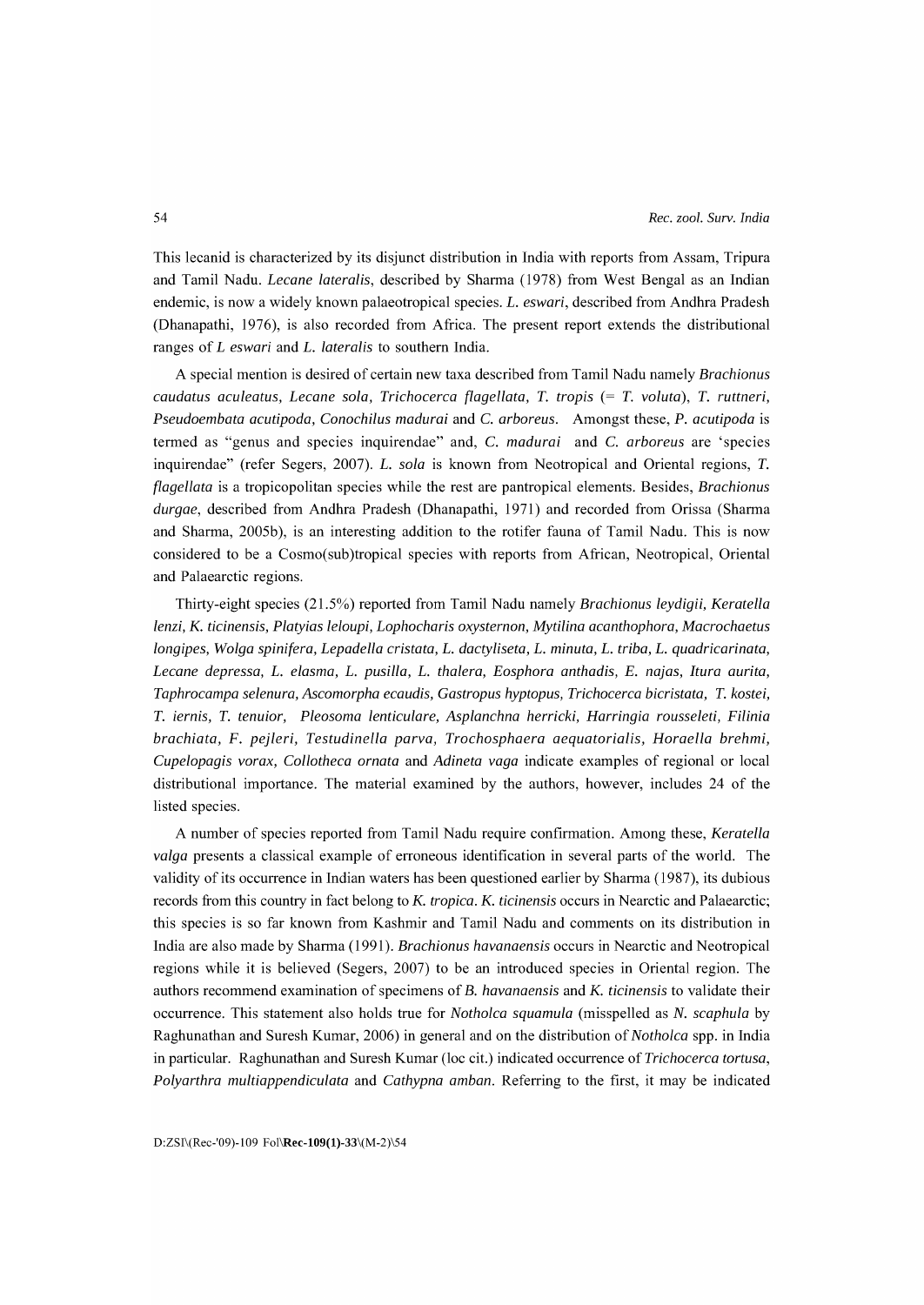that no such valid species is listed in the global review of genus *Trichocerca (refer* Segers, 2003), the second species is a synonym of P. *vulgaris* (refer Koste, 1978) while the last species is a synonym of *Lecane depressa* (refer Segers, 2007). The authors, however, desire confirmation of earlier records of *Lecane depressa, L. elasma* and *L. thalera* from Tamil Nadu.

The cosmopolitan species comprise a major qualitative component  $(61.0\%)$  of the rotifer fauna of Tamil Nadu. Besides, Pantropical  $(15.8\%)$  > Tropicopolitan or cosmotropical  $(11.3\%)$  species are well represented. The observed trends re-affirm our earlier remarks (Sharma and Sharma, 2001, 2005a; Sharma, 2005) and are in conformity with the general composition of the rotifer fauna of India (Sharma 1998b).

Lecanidae ( 40 species) > Brachionidae (31 species) > Lepadellidae ( 19 species) > Trichocercidae (12 species) form a dominant fraction  $(70.1\%)$  of Rotifera examined presently from Tamil Nadu and also an important component of total number species recorded from this state (57.5%). Notommatidae (9 species) = Euchlanidae (9 species) are other notable families  $(27.8\%)$ . Hence, amongst 25 families of Eurotatoria recorded from this state, only six families contribute a significant fraction (120 species, 67.8 %) of the documented species. The qualitative importance of the stated families broadly concurs with the reports of Jose de Paggi (1993, 2001), Sanoamuang (1998), Sharma and Sharma (2001, 2005a, 2008) and Sharma (2005). Interestingly, majority of the listed families, except Brachionidae, are predominantly represented by littoral-periphytic taxa. **In** addition, Trochosphaeridae (7 species) > Philodinidae (6 species) > Asplanchnidae (5 species) = Synchaetidae (5 species), together, form a valuable sub-dominant component (23 species).

Latitudinal variations in the distribution of Rotifera, directly or indirectly induced by climatological factors, are reported by Green (1972), Pejler (1977), De Ridder (1981) Dumont  $(1983)$ , Segers  $(1996, 2008)$ . Segers  $(2001)$  stressed the role of thermophiles in the rotifer fauna of Southeast Asia and indicated the qualitative significance of two 'tropic-centered' genera namely *Lecane* and *Brachionus.* The biodiversity importance of these two genera is distinctly observed in the rotifer taxocoenosis of Tamil Nadu. *Lecane* (40 species, 22.6%) is the most speciose genus; its richness represents about 50% of total species so far known from India. **In** general, the lecanid dominance compares well with the reports of Segers *et al.* (1993, 1998), Sanoamuang (1998), Jose de Paggi (2001), Sharma and Sharma (2001, 2005a, 2008) and Sharma (2005). Among about two dozen *Brachionus* spp. known from the Indian inland waters (Sharma, 1983, 1998a), 17 species are recorded from Tamil Nadu while 16 species are observed in our collections; their richness corresponds with the report of 17 species from West Bengal (Sharma, 1998b) while it is marginally higher than 13 species each recorded from Orissa (Sharma and Sharma, 2001) and Assam (Sharma, 2005).

The qualitative significance of 'tropic-centered' *Lecane* and *Brachionus* as well as wider representation and distribution of several pantropical and cosmotropical species impart a 'tropical character' to the rotifer fauna of Tamil Nadu. This generalization concurs with the composition of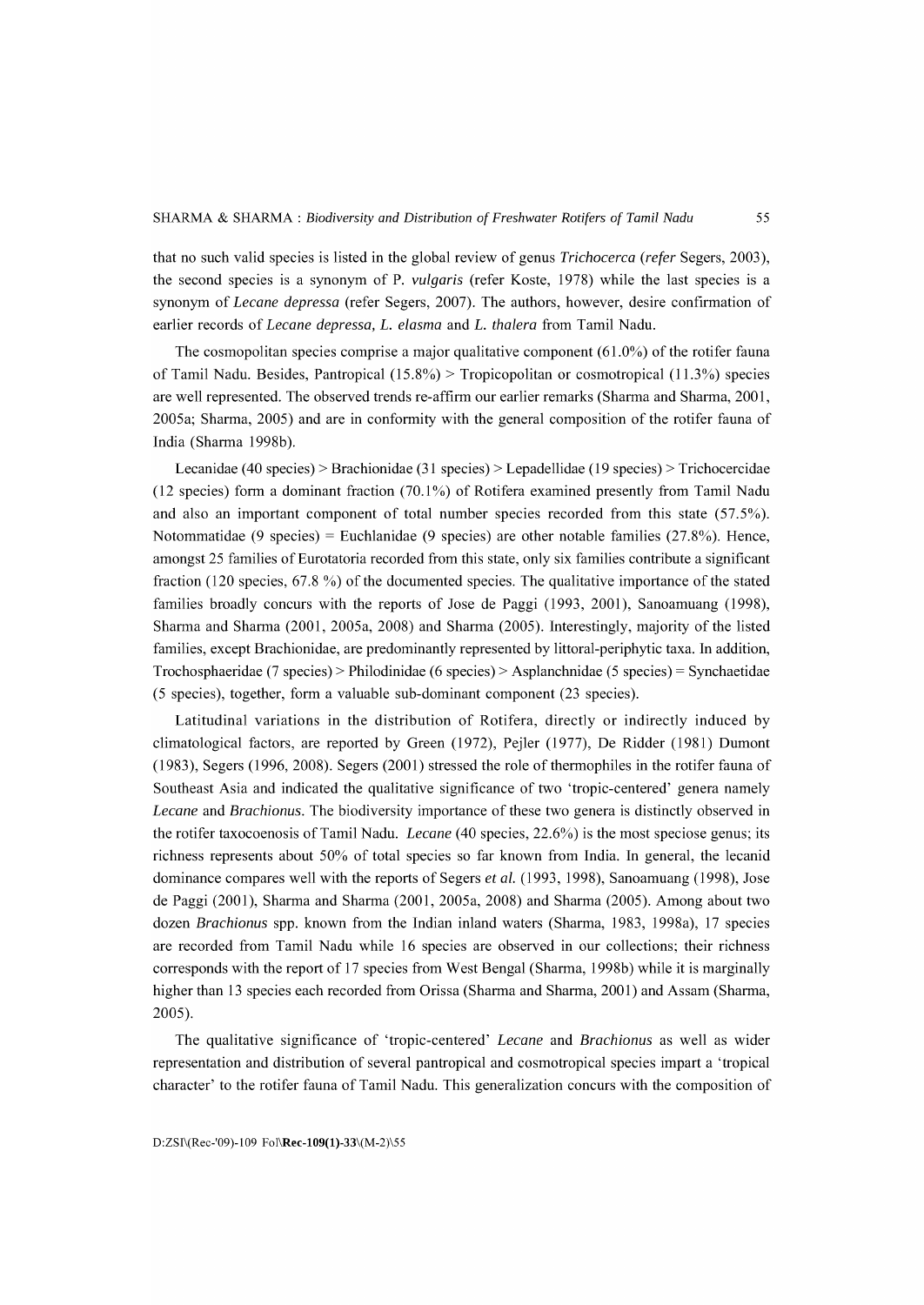the tropical faunas from different parts of the globe (Green, 1972; Pejler, 1977; Fernando, 1980; Dussart et al. 1984; Segers, 2001; Sharma and Sharma, 2008). **In** addition, our observations show rich diversity of *Lepadella* (15 species) > *Trichocerca* (12 species). Hence, the mentioned five monogonont genera comprise the bulk of the reported species (92 species, 52.0 %); this salient feature corresponds with the remarks of (Sharma and Sharma, 2005a). Interestingly, the richness of the 'temperate-centered' *Keratella* is noteworthy and requires explanation while *Euchlanis, Filinia, Ephiphanes* and *Asplanchna,* together include 18 species. **In** general the most diverse genera, except *Brachionus* and to lesser degree *Keratella* and *Filinia,* include mainly the littoralperiphytonic taxa.

Twenty six species namely *Brachionus durgae,* B. *leydigii,* B. *donneri, Keratella edmondsoni,*  K. *lenzi, Platyias leloupi, Tripleuchlanis plicata, Lophocharis oxysternon, Mytilina acanthophora, Lepadella dactyliseta, L. quadricarinata, L. minuta, L. triptera, Lecane braumi, L. eswari, L. hastata, L. lateralis, Taphrocampa selenura, Pleosoma lenticulare, Lacinularia flosculosa, Sinantherina spinosa, Filinia brachiata, Testudinella emarginula, T. parva, Roraella brehmi* and *Trochosphaera aequatorialis* are rare in our collections examined from Tamil Nadu. On the other hand, *Brachionus angularis,* B. *calyciflorus,* B. *(alcatus,* B. *(or(icula,* B. *diversicornis,* B. *quadridentatus,* B. *rubens, Keratella tropica, Plationus patulus, Lepadella ova lis, L. patella, Lecane curvicornis, L. leontina, L. papuana, L. bulla,* L. *closterocerca,* L. *quadridentata, Asplanchna brightwelli, Polyarthra vulgaris, Filinia longiseta,* F. *terminalis* and *Testudinella patina* exhibit common occurrence and a majority of the members of this category often occur in eutrophic waters.

The scattered plankton samples examined by the authors as well as our limitations to the extent of extensive collections do not warrant comments on latitudinal and longitudinal variations of various taxa. Nevertheless, the present observations significantly enrich the status of faunal diversity of Tamil Nadu Rotifera and, provide useful information on biogeographically interesting elements and on status and validity of various species. Our results exhibit rich and diverse spectrum of monogonont rotifers in general and planktonic and semi-planktonic or the littoral-periphytonic elements in particular but still reflect certain lacunae with special reference to benthic, sessile, colonial and bdelloid taxa. The fauna, therefore, has scope for its up-dating based on analysis of specific communities involving special sampling techniques as well as emphasis on collections from different ecosystems. Our conservative estimate, however, expects occurrence over 250 species of Rotifera in Tamil Nadu.

# **SUMMARY**

One hundred seventy-seven species (188 taxa) of Rotifera, belonging to 56 genera and 25 families recorded from Tamil Nadu exhibit the richest species and higher (generic and families) diversity known till date from any state of India. Amongst these, 139 species (149 taxa), spread over 38 genera and 20 families, are observed in our presently examined collections; 38 taxa are new records from the state and 20 taxa are new records from southern India. This study reports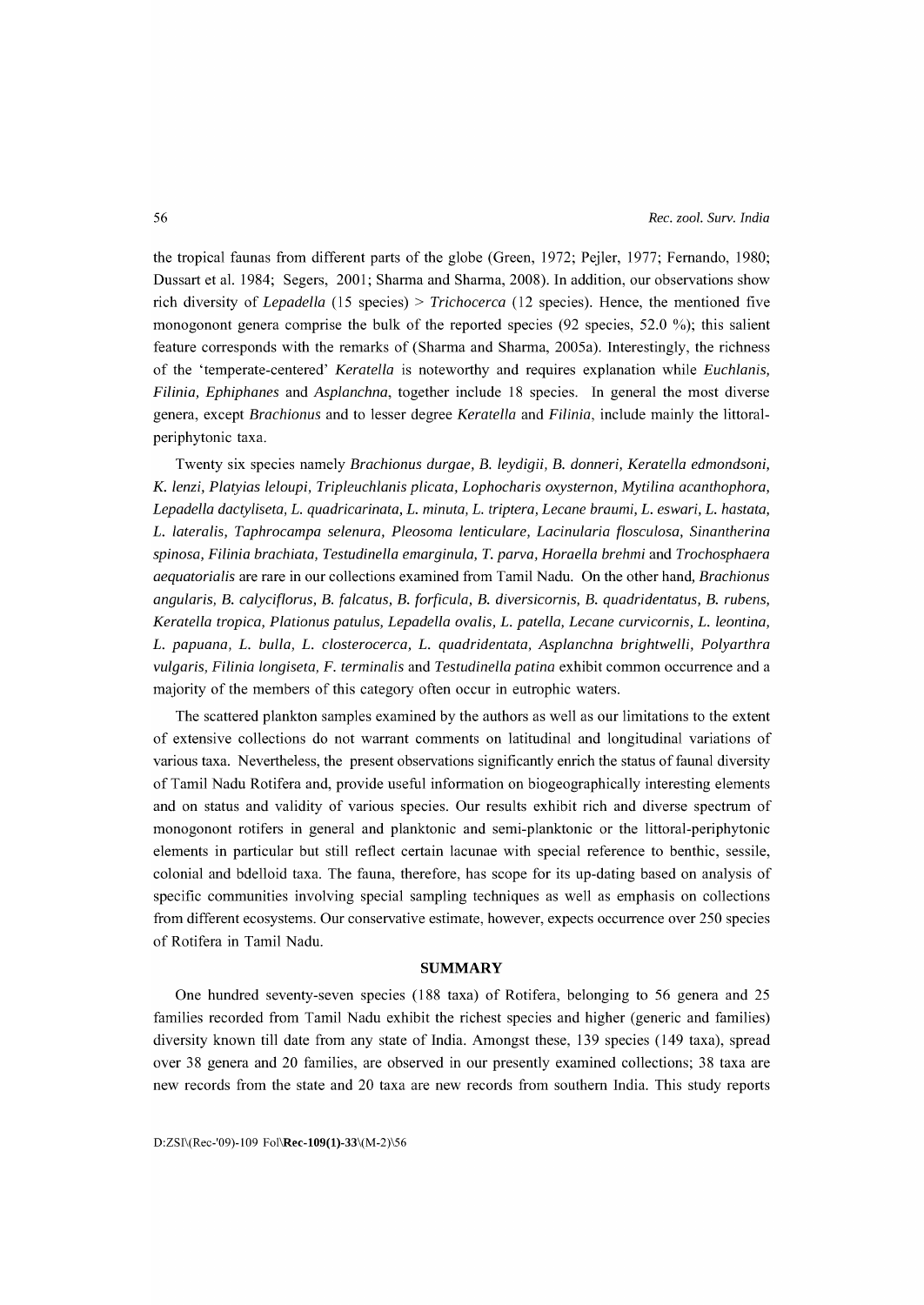seventeen biogeographically interesting elements including three Indian endemics, three endemic Oriental species, six Palaeotropical species and, five Nearctic and Palearctic elements. Besides, 38 species exhibit examples of regional or local distributional interest. The cosmopolitan species form a major qualitative component (6l.0%) while Pantropical > Tropicopolitan or cosmotropical species are well represented. Lecanidae > Brachionidae > Lepadellidae > Trichocercidae > N otommatidae  $=$  Euchlanidae comprise a dominant fraction (67.8%) of the rotifer richness. The rotifer fauna of Tamil Nadu depicts 'tropical character' with the greater diversity of ,tropic-centered' genera namely *Lecane* (40 species) > *Brachionus* (17 species) and wider distribution of Pantropical and cosmotropical species. *Lepadella* (15 species) > *Trichocerca* (12 species) are other important genera while the richness of the 'temperate-centered' *Keratella* is noteworthy. Twenty six species are rare in our collections while 25 species show common occurrence and a majority of them often occur in eutrophic waters. The monogononts in general and planktonic and the littoral-periphytonic rotifers in particular are well documented while benthic, sessile, colonial and bdelloid taxa deserve specific analysis.

# **ACKNOWLEDGEMENTS**

The senior author wishes to express gratitude to a number of colleagues and researchers for helping in the collection of plankton samples in various ways and on several occasions; without their generous help, support and kind co-operation this study would have not been possible. The senior author is also thankful to the Head, Department of Zoology, North-Eastern Hill University, Shillong for laboratory facilities. One of the authors (SS) is thankful to the Director, Zoological Survey of India and the Officer-in-charge, Eastern Regional Station, Zoological Survey of India, Shillong.

## **REFERENCES**

- Ahlstrom, E.H. 1943. A revision of the Rotatorian genus *Keratella* with description of three new species and five new varieties. *Bull. Am. Mus. Nat. Hist.,* **80** : 411-457.
- Brehm, V. 1951. Einer neuer *Brachionus* aus Indien *(Brach ion* us *donneri). Zoo1. Anz.,* **146** : 54-55.
- Daisy, R.R. 200l. *Taxonomy and resting egg morphology* of *freshwater rotifers.* Ph. D thesis, Manonmaniam Sundaranar University, Tirunelveli. 140 pp.
- De Ridder, M. 1981. Some considerations on the geographical distribution of Rotifera. *Hydrobiologia,* 85 : 209-235.
- De Smet, W.H. 1997. Rotifera : 5. The Dicranophoridae (Monogononta). In : *Guides to the identification* of *the microinvertebrates* of *the continental waters* of *the world.* Vol. 12. SPB Academic Publishing bv, Amsterdam, the Netherlands, 325 pp.
- Dussart, B.H., Fernando, C.H., Matsumura-Tundisi, J. and Shiel, R.J. 1984. A review of systematics, distribution and ecology of tropical freshwater zooplankton. *Hydrobiologia,* **113** : 77-9l.

Dumont, H.J. 1983. Biogeography of rotifers. *Hydrobiologia,* **104** : 19-30.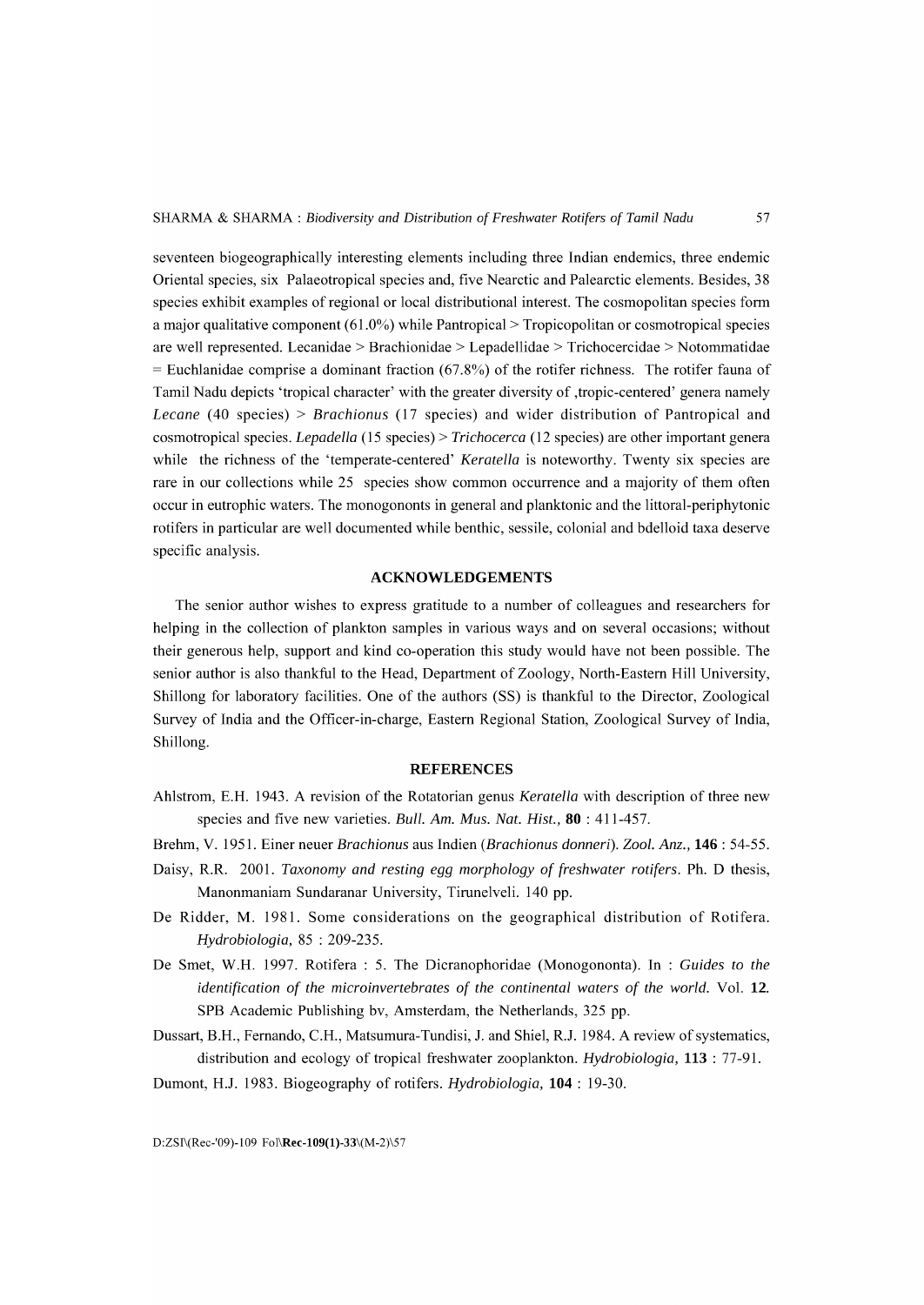- Dhanapathi, M.V.S.S.S. 1971. Rotifers from Andhra Pradesh, India-I. *Hydrobiologia,* 45 : 357- 372.
- Dhanapathi, M.V.S.S.S. 1975. Rotifers from Andhra Pradesh, India. *Zoo1.* 1. *Linn. Soc.,* 57 : 85-94.
- Dhanapathi, M.V.S.S.S. 1976. New species of rotifer from India belonging to the family Brachionidae. *Zoo1.* 1. *Linn. Soc.,* 62 : 305-308.
- Dhanapathi, M.V.S.S.S. 1978. A new lecanid rotifer from India. *Hydrobiologia,* 50 : 191-192.
- Edmondson, W.T. and Hutchinson, G.E. 1934. Report on Rotatoria. Article IX. Yale North India expedition. *Mem. Conn. Acad. Arts Sci.,* 10 : 153-186.
- Fernando, C.H. 1980. The freshwater zooplankton of Sri Lanka, with a discussion of tropical freshwater zooplankton composition. *Int. Rev. ges. Hydrobiol.,* 65 : 411-426.
- Green, J. 1972. Latitudinal variation in associations of planktonic Rotifera. 1. *Zoo1. London* 167: 31-39.
- Hauer, J. 1936. Neue Rotarien aus Indien I. *Zoo1. Anz.,* 116 : 77-80.
- Jose de Paggi S. 1993. Composition and seasonality of planktonic rotifers in limnetic and littoral region of a floodplain lake (Parana River System). *Rev Hydrobiol trop,* 26 : 53-64.
- Jose de Paggi S. 2001. Diversity of Rotifera (Monogononta) in wetlands of Rio Pilcomayo national park, Ramsar site (Formosa, Argentina). *Hydrobiologia,* 462 : 25-34.
- Koste, W. 1978. *ROTATORIA Die Radertiere Mitteleuropas, begriindet von Max Voigt. Uberordnung Monogononta.* Gebriider Borntaeger, Berlin, Stuttgart. I. Text (673 pp) U. II. Tafelbd. (T. 234).
- Koste, W. and Shiel, R.J. 1987. Rotifera from Australian inland waters. II. Epiphanidae and Brachionidae (Rotifera : Monogononta). *Invertebr. Taxon.,* 7 : 949-1021.
- Koste, W. and Shiel, R.J. 1989. Rotifera from Australian inland waters. IV. Colurellidae (Rotifera : Monogononta). *Trans.* R. *Soc.* S. *Aust.,* 113 : 119-143.
- Koste, W. and Shiel, R.J. 1990. Rotifera from Australian inland waters. V. Lecanidae (Rotifera : Monogononta). *Trans.* R. *Soc.* S. *Aust.,* 114 : 1-36.
- Koste, W. and Shiel, R.J. 1991. Rotifera from Australian inland waters. VII. Notommatidae (Rotifera: Monogononta). *Trans.* R. *Soc.* S. *Aust.,* 115 : 111-159.
- Kutikova, L.A. 1970. The rotifer fauna of the USSR. *Fauna SSSR* 104, Academia Nauk, 744 pp (in Russian).
- Nayar, C.K.G. 1965. Taxonomic notes on Indian species of *Keratella* (Rotifera). *Hydrobiologia,*  26 : 457-462.
- Nogrady, T. and Pourriot, R. 1995. Rotifera : 3. The Notommatidae. In : *Guides to the identification*  of *the microinvertebrates* of *the continental waters* of *the world.* Vol. 8. Backhuys Publishers, Leiden, the Netherlands, 248 pp.
- Nogrady, T. and Segers, H. 2002. Rotifera : 6. Asplanchnidae, Gastropodidae, Lindiidae, Microcodidae, Synchaetidae, Trochosphaeridae and *Filinia.* In: *Guides to the identification*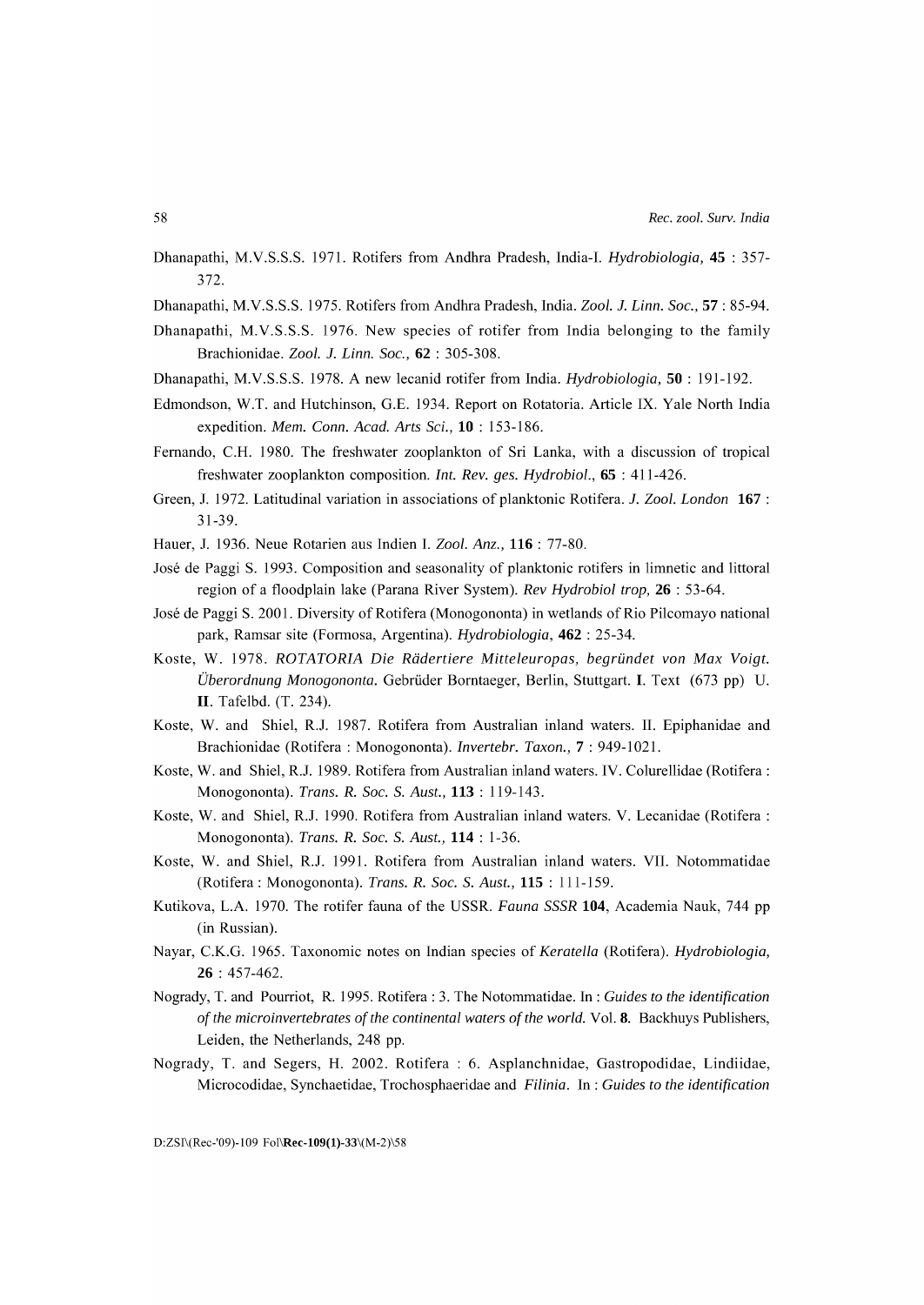of *the microinvertebrates* of *the continental waters* of *the world.* Vol. 18. Backhuys Publishers, Leiden, the Netherlands, 264 pp.

- Pejler, B. 1977. On the global distribution of the family Brachionidae (Rotatoria). *Arch. Hydrobiol. Suppl.* 53 : 255-306.
- Raghunathan, M.B. and Suresh Kumar, R. 2006. Diversity of rotifers of Tamil Nadu. *Rec. zool. Surv. India,* 106 : 67-78.
- Sanoamuang, L. 1998. Rotifera of some freshwater habitats in the floodplains of the River Nan, northern Thailand. *Hydrobiologia,* 387/388 : 27-33.
- Segers, H. 1995. Rotifera 2 : Lecanidae. *Guides to identification* of *the Microinvertebrates* of *the Continental waters* of *the world.* H.J. Dumont & T. Nogrady (eds.). Vol. 6. SPB Academic Publishing bv. Amsterdam, The Netherlands, 226 pp.
- Segers, H. 1996. The biogeography of littoral *Lecane* Rotifera. *Hydrobiologia,* 323 : 169-197.
- Segers, H. 200l. Zoogeography of the Southeast Asian Rotifera. *Hydrobiologia,* 446/447 : 233- 246.
- Segers, H. 2002. The nomenclature of the Rotifera : annotated checklist of valid family- and genusgroup names. 1. *nat. Hist. London,* 36 : 621-640.
- Segers, H. 2003. A biogeographical analysis of rotifers of the genus *Trichocerca* Lamarck, 1801 (Trichocercidae, Monogononta, Rotifera), with notes on taxonomy. *Hydrobiologia,* 500 : 103-114.
- Segers, H. 2007. Annotated checklist of the rotifers (Phylum Rotifera), with notes on nomenclature, taxonomy and distribution. *Zootaxa,* 1564 : 1-104.
- Segers, H. 2008. Global diversity of rotifers (Rotifera) in freshwater. *Hydrobiologia,* 595 : 49-59.
- Segers, H., Ferrufino, N.L. and De Meester, L. 1998. Diversity and Zoogeography of Rotifera (Monogononta) in a flood plain lake of the Ichilo river, Bolivia, with notes on little known species. *Int. Rev. Hydrobiol.,* 83 : 439-448.
- Segers, H., Nwadiaro, C.S. and Dumont, H.J. 1993. Rotifera of some lakes in the floodplain of the river Niger (lmo State, Nigeria). II. Faunal composition and diversity. *Hydrobiologia,* 250 : 63-7l.
- Sharma, B.K. 1978. Contributions to the rotifer fauna of West Bengal. Part 1. Family Lecanidae. *Hydrobiologia,* 57 : 143-153.
- Sharma, B.K. 1983. The Indian species of the genus *Brachionus* (Eurotatoria : Monogononta : Brachionidae). *Hydrobiologia,* 104 : 31-39.
- Sharma, B.K., 1987. Indian Brachionidae (Eurotatoria : Monogononta) and their distribution. *Hydrobiologia,* 144 : 269-275.
- Sharma, B.K. 1991. On the status and distribution of some new records of freshwater rotifers (Rotifera : Eurotatoria) from India. *Rec. zool. Surv. India,* 89 : 95-99.